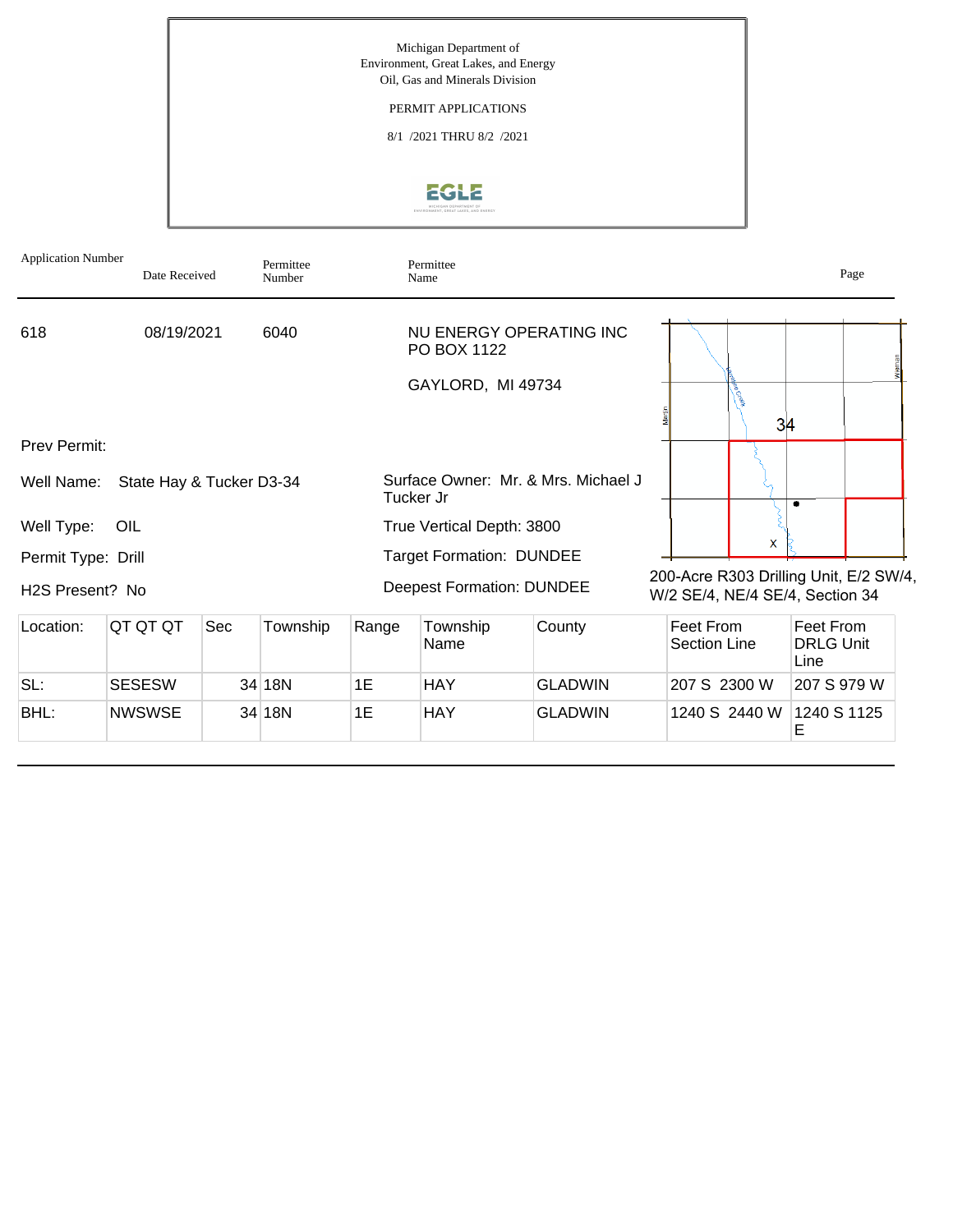Michigan Department of Environment, Great Lakes, and Energy Oil, Gas and Minerals Division PERMIT APPLICATIONS 8/1 /2021 THRU 8/2 /2021



| <b>Application Number</b>                     | Date Received |     | Permittee<br>Number | Permittee<br>Name                                     |                                                            |                 |  |                           |                                  | Page                                  |             |  |
|-----------------------------------------------|---------------|-----|---------------------|-------------------------------------------------------|------------------------------------------------------------|-----------------|--|---------------------------|----------------------------------|---------------------------------------|-------------|--|
| 619                                           | 08/17/2021    |     | 6418                |                                                       | W B OSBORN OIL AND GAS                                     |                 |  |                           |                                  | <b>Briggs</b>                         |             |  |
|                                               |               |     |                     |                                                       | <b>OPERATIONS LTD</b><br>P O BOX 8C                        |                 |  |                           |                                  | <b>T11NR05W</b>                       |             |  |
|                                               |               |     |                     |                                                       | SAN ANTONIO, TX 78217                                      |                 |  |                           |                                  |                                       |             |  |
|                                               |               |     |                     |                                                       |                                                            |                 |  | Willard                   | 30                               |                                       |             |  |
| <b>Prev Permit:</b>                           |               |     |                     |                                                       |                                                            |                 |  |                           |                                  |                                       |             |  |
| <b>Waldron Farms Trust 1-30</b><br>Well Name: |               |     |                     |                                                       | Surface Owner: W. and M. Waldron<br><b>Farm Land Trust</b> |                 |  |                           |                                  |                                       |             |  |
| Well Type:                                    | OIL           |     |                     | True Vertical Depth: 3050                             |                                                            |                 |  |                           |                                  |                                       |             |  |
| Permit Type: Drill                            |               |     |                     | <b>Target Formation: TRAVERSE</b><br><b>LIMESTONE</b> |                                                            |                 |  |                           |                                  |                                       |             |  |
| H <sub>2</sub> S Present? No                  |               |     |                     |                                                       | <b>Deepest Formation: TRAVERSE</b><br><b>LIMESTONE</b>     |                 |  | Section 30                | 40-Acre Drilling Unit, SW/4 SE/4 |                                       |             |  |
| Location:                                     | QT QT QT      | Sec | Township            | Range                                                 | Township<br>Name                                           | County          |  | Feet From<br>Section Line |                                  | Feet From<br><b>DRLG Unit</b><br>Line |             |  |
| SL:                                           | <b>NWSWSE</b> |     | 30 11N              | 5W                                                    | <b>FERRIS</b>                                              | <b>MONTCALM</b> |  |                           | 998 S 1983 E                     |                                       | 332 N 661 E |  |
| BHL:                                          | <b>NWSWSE</b> |     | 30 11N              | 5W                                                    | <b>FERRIS</b>                                              | <b>MONTCALM</b> |  |                           | 998 S 1983 E                     |                                       | 332 N 661 E |  |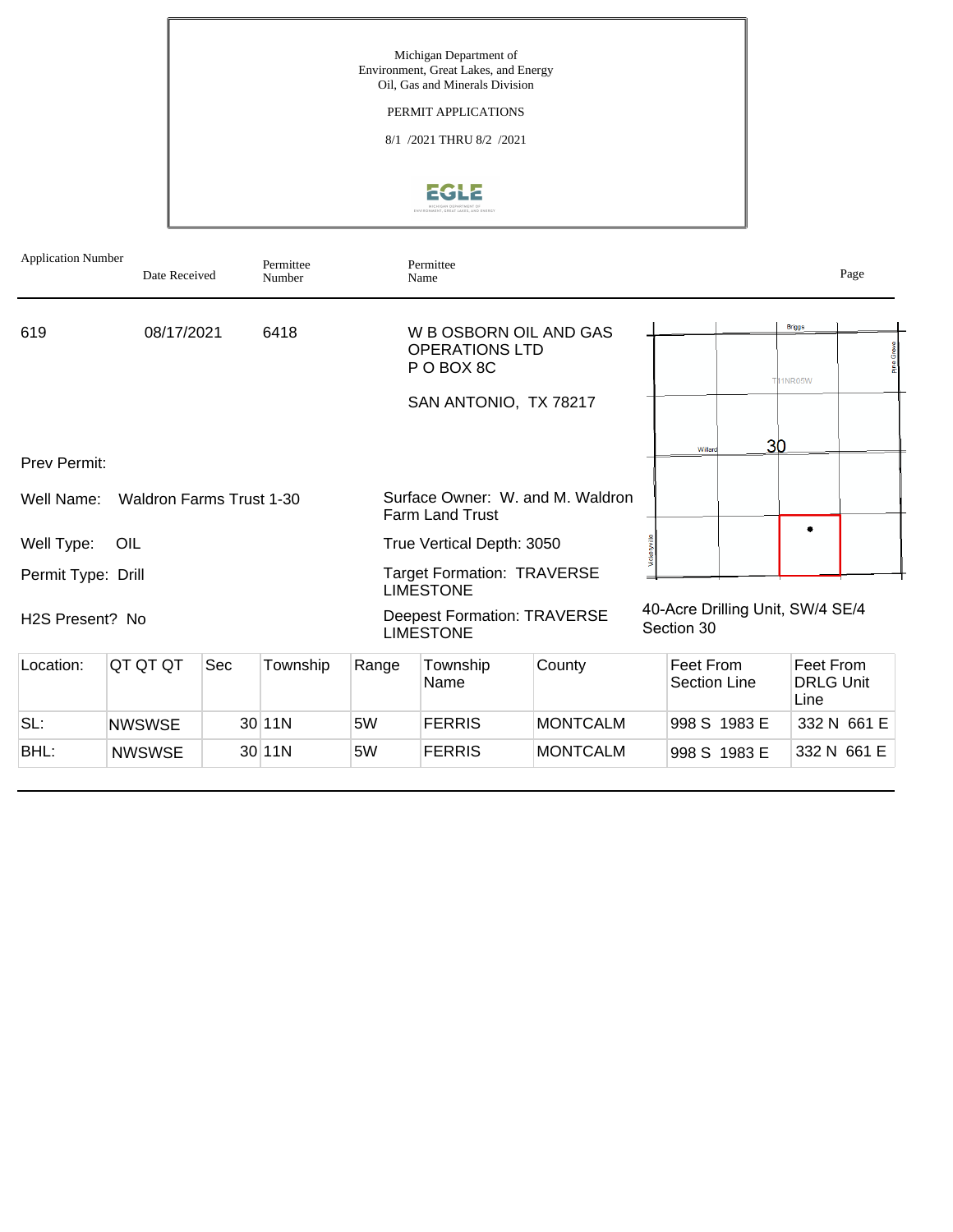

WASHINGTON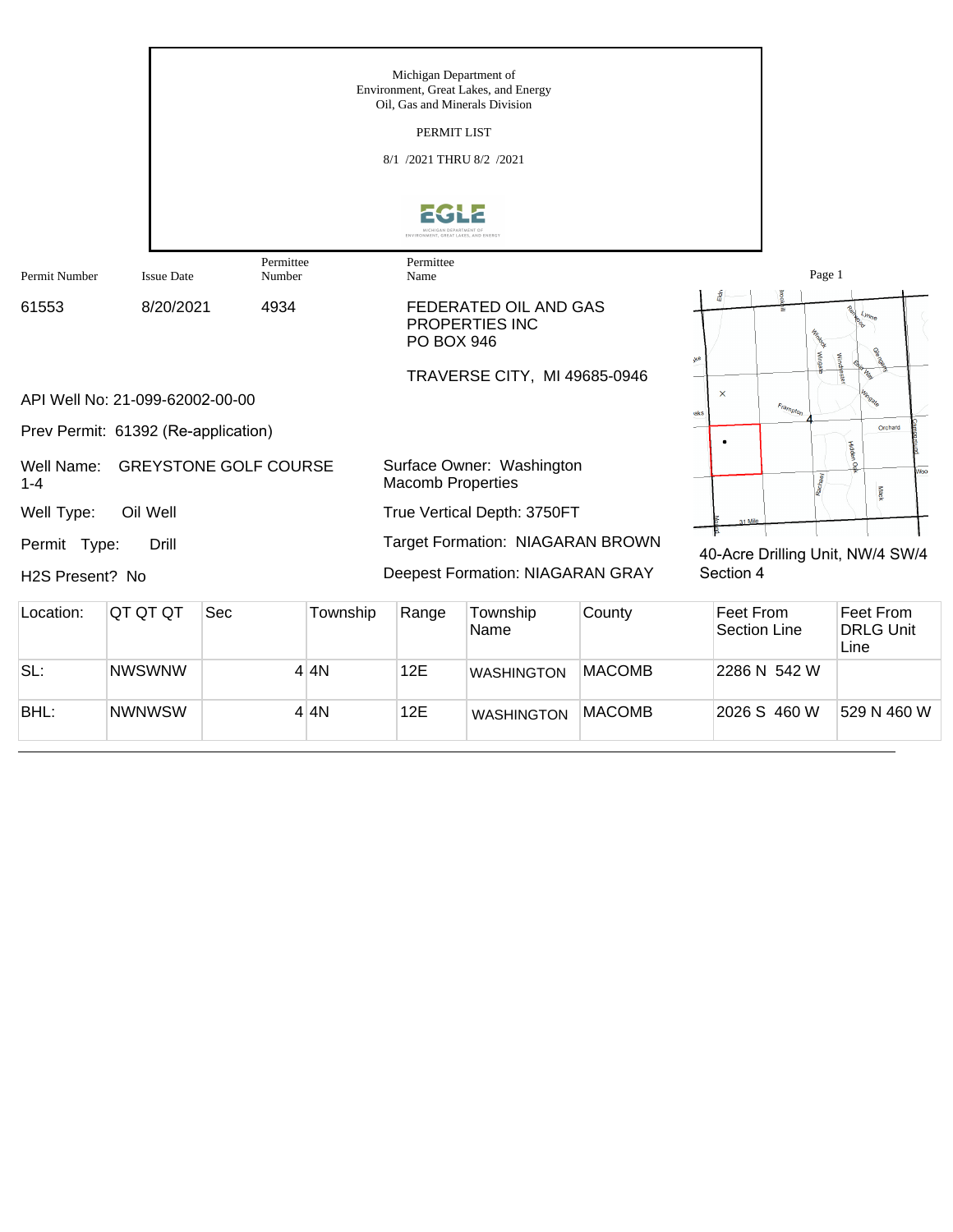Michigan Department of Environment, Great Lakes, and Energy Oil, Gas and Minerals Division Updated Permits 8/1 /2021 THRU 8/ /2021 **EGLE** 

Permit Number Permittee Number Permittee Name Page 1

#### **PLUGGING INSTRUCTIONS ISSUED:**

16392 6371 BREITBURN OPERATING LIMITED PARTNERSHIP 1111 BAGBY STREET, SUITE 1600

HOUSTON, TX 77002

API Well Number: 21-079-16392-00-00

Well Name: STATE GARFIELD A 1

Plug Inst. Issue Date: 8/16/2021

| Location | <b>IOT OT OT</b> | <b>Sec Township</b> | Range | Township Name   | County           | I Feet From Section<br>Line | <b>Feet From DRLG</b><br>Unit |
|----------|------------------|---------------------|-------|-----------------|------------------|-----------------------------|-------------------------------|
| ISL:     | <b>W2NENW</b>    | 13125N              | .5W   | <b>GARFIELD</b> | <b>IKALKASKA</b> | 660 N 860 E                 | 1660 N 460 W                  |
| BHL:     | W2NENW           | 13125N              | 5W    | <b>GARFIELD</b> | <b>KALKASKA</b>  |                             |                               |

Comment: App to P&A expires on 8/16/2022

37843 6371

BREITBURN OPERATING LIMITED PARTNERSHIP 1111 BAGBY STREET, SUITE 1600

HOUSTON, TX 77002

API Well Number: 21-039-37843-00-00

Well Name: SEELEY, CLAUDE 3

Plug Inst. Issue Date: 8/16/2021

| Location | <b>OT OT OT</b> | <b>Sec</b> Township | Range | Township Name       | County           | <b>Feet From Section</b><br>Line | Feet From DRLG<br>Unit |
|----------|-----------------|---------------------|-------|---------------------|------------------|----------------------------------|------------------------|
| ISL:     | <b>IE2E2SW</b>  | 7 I 25 N            | .4W   | <b>BEAVER CREEK</b> | <b>ICRAWFORD</b> | 1194 S 330 E                     |                        |
| $IBHL$ : | E2E2SW          | 7 I 25 N            | 4W    | <b>BEAVER CREEK</b> | <b>ICRAWFORD</b> |                                  |                        |

Comment: App to P&A expires on 8/16/2022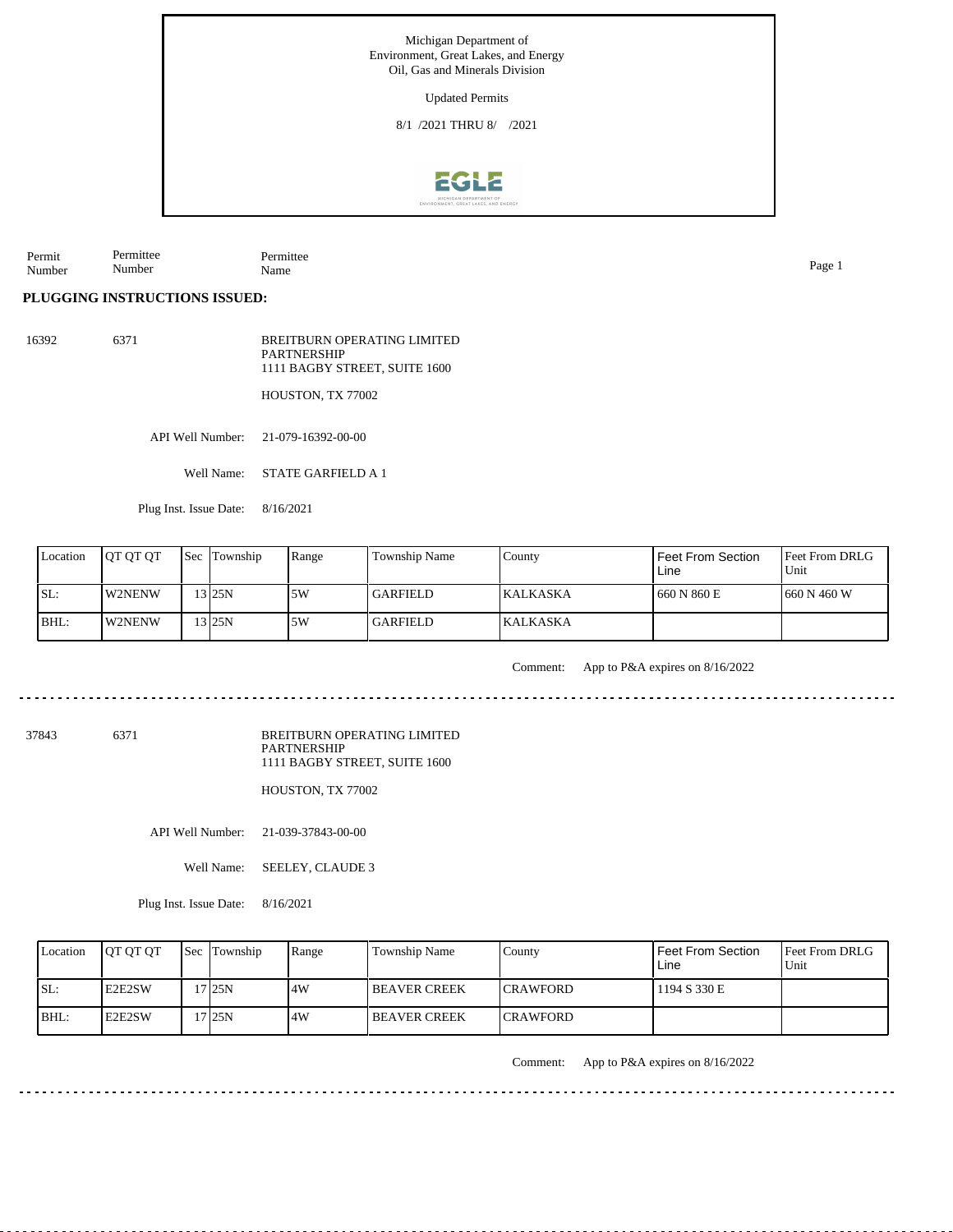Updated Permits

8/1 /2021 THRU 8/ /2021



API Well Number: 21-133-62019-00-00 Well Name: HANSON 1-17 61433 4934 FEDERATED OIL AND GAS PROPERTIES INC PO BOX 946 TRAVERSE CITY, MI 49685-0946 Permit Number Permittee Number Permittee Name Page 2

Plug Inst. Issue Date: 7/31/2021

| Location | <b>OT OT OT</b> | <b>Sec Township</b> | Range | Township Name | County          | <b>Feet From Section</b><br>Line | <b>IFeet From DRLG</b><br>Unit |
|----------|-----------------|---------------------|-------|---------------|-----------------|----------------------------------|--------------------------------|
| ISL:     | ISESWNW         | 17 17 N             | 10W   | l RICHMOND    | IOSCEOLA        | 2275 N 972 W                     |                                |
| BHL:     | <b>ISESWNW</b>  | 1717N               | 10W   | l richmond    | <b>IOSCEOLA</b> | l 2275 N 972 W                   | 330 S 330 E                    |

Comment: App to P&A expires on 7/31/22

<u>. . . . . . . . .</u>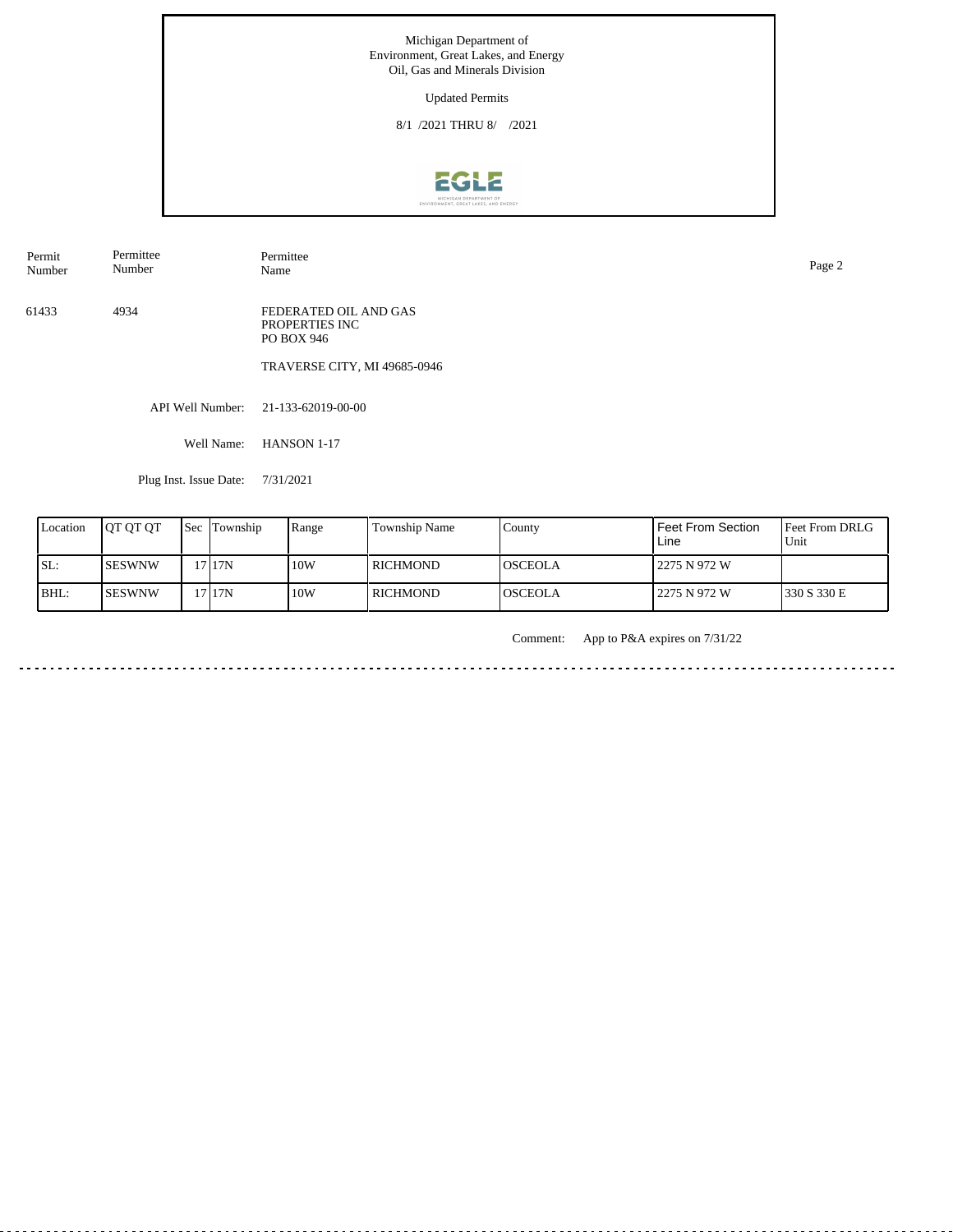Updated Permits

8/1 /2021 THRU 8/ /2021



Permit Number Permittee Number Permittee Name Page 3

**RECORD OF WELL PLUGGING:**

28428 4428 MID MICHIGAN GAS STORAGE CO PO BOX 2446

HOUSTON, TX 77252-2446 USA

API Well Number: 21-035-28428-00-00

Well Name: MCGC F-202

Plugging Date: 7/21/2021

| Location | <b>IOT OT OT</b> | <b>Sec Township</b> | Range | <b>Township Name</b> | County        | Feet From Section<br>Line | Feet From DRLG<br>Unit |
|----------|------------------|---------------------|-------|----------------------|---------------|---------------------------|------------------------|
| SL:      | <b>ISESWSE</b>   | 4 <sub>18</sub> N   | 16W   | <b>FREEMAN</b>       | ICLARE        | 125 S 1220 W              | 125 S 1220 W           |
| BHL:     | <b>ISESWSE</b>   | 4 <sub>18</sub> N   | 16W   | <b>FREEMAN</b>       | <b>ICLARE</b> |                           |                        |

61215 5280

JORDAN DEVELOPMENT COMPANY LLC

1503 GARFIELD RD NORTH TRAVERSE CITY, MI 49696

API Well Number: 21-051-61215-00-00

Well Name: GROVE 1-15

Plugging Date: 8/11/2021

| Location | <b>IOT OT OT</b> | Sec Township | Range | <b>Township Name</b> | County         | <b>Feet From Section</b><br>Line | <b>Feet From DRLG</b><br>Unit |
|----------|------------------|--------------|-------|----------------------|----------------|----------------------------------|-------------------------------|
| SL:      | <b>ISENENE</b>   | 15 I 19N     | 2W    | <b>SAGE</b>          | <b>GLADWIN</b> | 1960 N 365 E                     | 1351 S 948 W                  |
| BHL:     | <b>ISENENE</b>   | 15 I 19N     | 2W    | SAGE                 | <b>GLADWIN</b> |                                  |                               |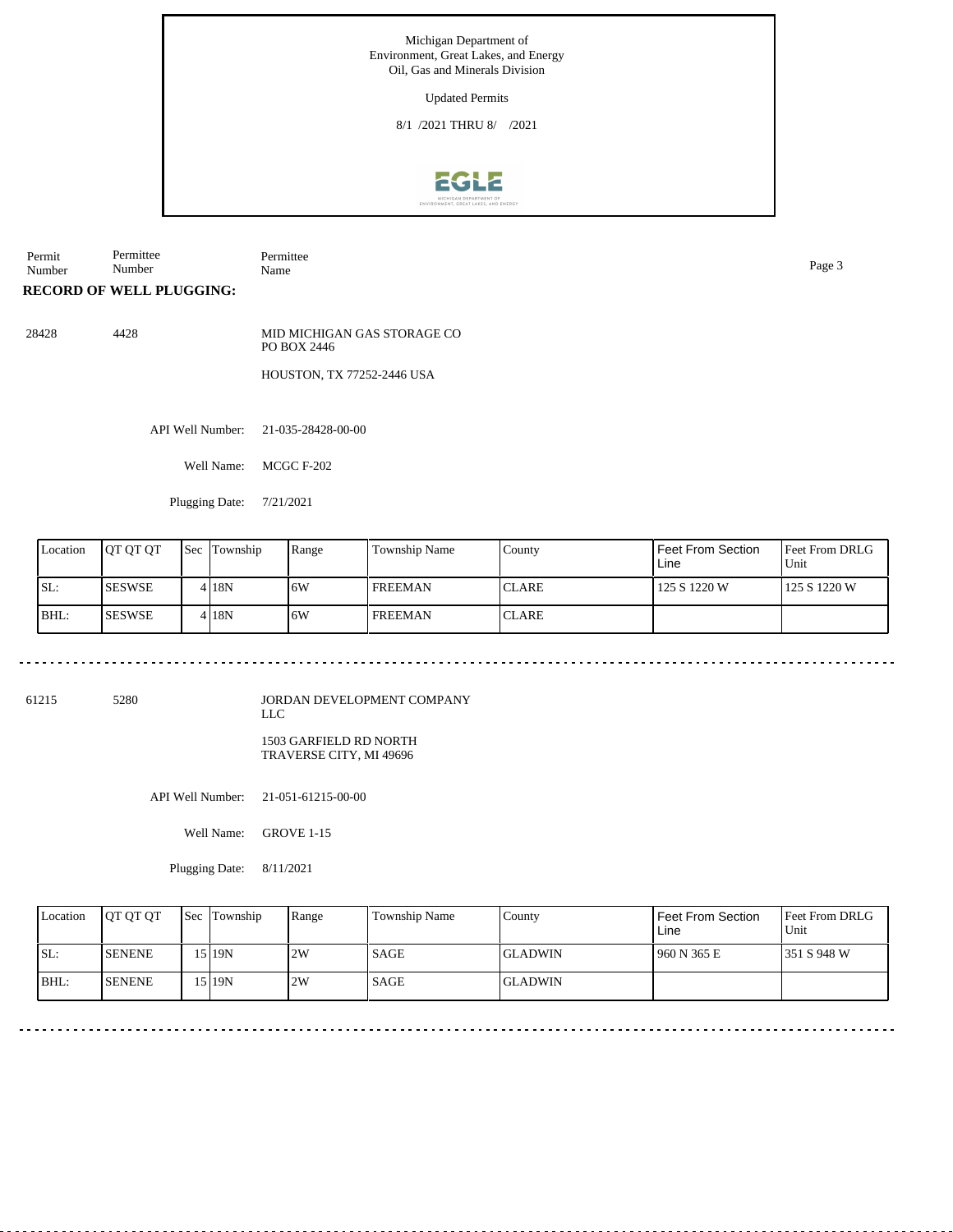Updated Permits

8/1 /2021 THRU 8/ /2021



Permit Number Permittee Number Permittee Name Page 4

#### **APPLICATIONS TO CHANGE WELL STATUS:**

28593 7772 LAMBDA ENERGY RESOURCES LLC 12012 Wickchester Suite 300 Houston, TX 77079 USA

API Well Number: 21-137-28593-00-00

Well Name: JARUZEL 2-18

Approval Date: 8/19/2021

| Location | <b>IOT OT OT</b> | <b>Sec</b> Township | Range | <b>Township Name</b> | County         | I Feet From Section<br>Line | Feet From DRLG<br>Unit |
|----------|------------------|---------------------|-------|----------------------|----------------|-----------------------------|------------------------|
| ISL:     | <b>CNSWSE</b>    | 18 I 30 N           | 2W    | <b>CHESTER</b>       | <b>IOTSEGO</b> | 660 S 660 W                 | 1660 S 660 W           |
| IBHL:    | <b>ICNSWSE</b>   | 18 I 30 N           | 2W    | <b>CHESTER</b>       | <b>IOTSEGO</b> |                             |                        |

 $1.1.1.1.1.1$ 

<u>. . . . . . . . . .</u>

Proposed Rework: Temporarily Abandoned Comment: ACOWS for TA expires on 8/19/2022

....................................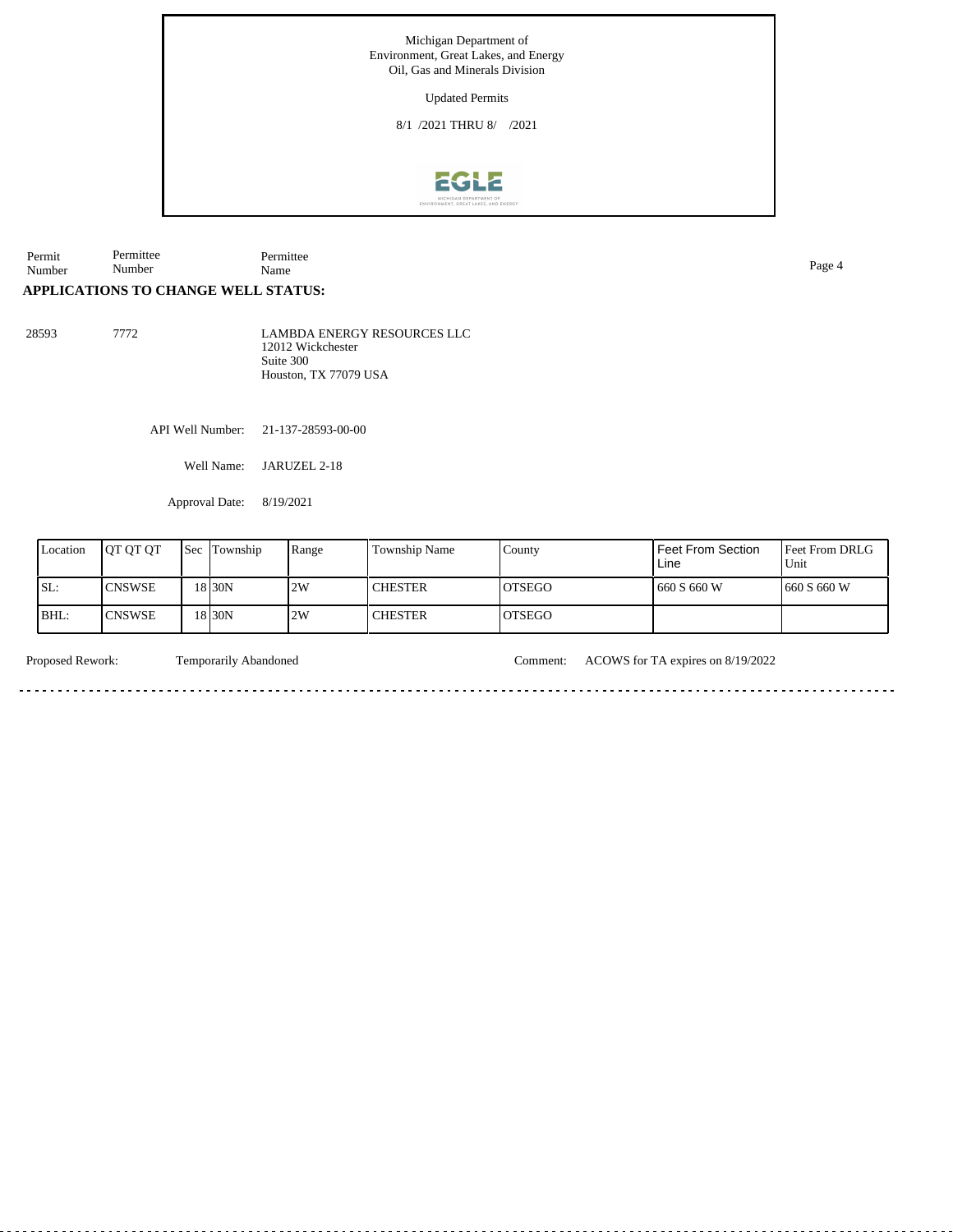Updated Permits

8/1 /2021 THRU 8/ /2021



Permit Number Permittee Number Permittee Name Page 5

#### **RECORD OF CHANGE OF WELL STATUS:**

<u>. . . . . . .</u>

16336 491

CONSUMERS ENERGY CO

1945 W PARNALL RD JACKSON, MI 49201

API Well Number: 21-035-16336-00-00

Well Name: MICHIGAN GAS STORAGE COMPANY 470

Change Date: 8/9/2021

| Location | <b>IOT OT OT</b> | Sec | Township          | Range | <b>Township Name</b> | County        | l Feet From Section<br>Line | <b>Feet From DRLG</b><br>Unit |
|----------|------------------|-----|-------------------|-------|----------------------|---------------|-----------------------------|-------------------------------|
| SL:      | <b>INWSWSE</b>   |     | 30 20N            | 16W   | <b>WINTERFIELD</b>   | <b>ICLARE</b> | 1270 S 0 W                  | 1270 S 0 W                    |
| BHL:     | INWSWSE          |     | 30 <sub>20N</sub> | 16W   | <b>WINTERFIELD</b>   | <b>ICLARE</b> |                             |                               |

<u>. . . . . . . . . . . . . . . .</u>

Proposed Rework: Reworked to Underreamed Open Hole Comment: Reworked to log, underream, and return well to service.  $\overline{a}$ .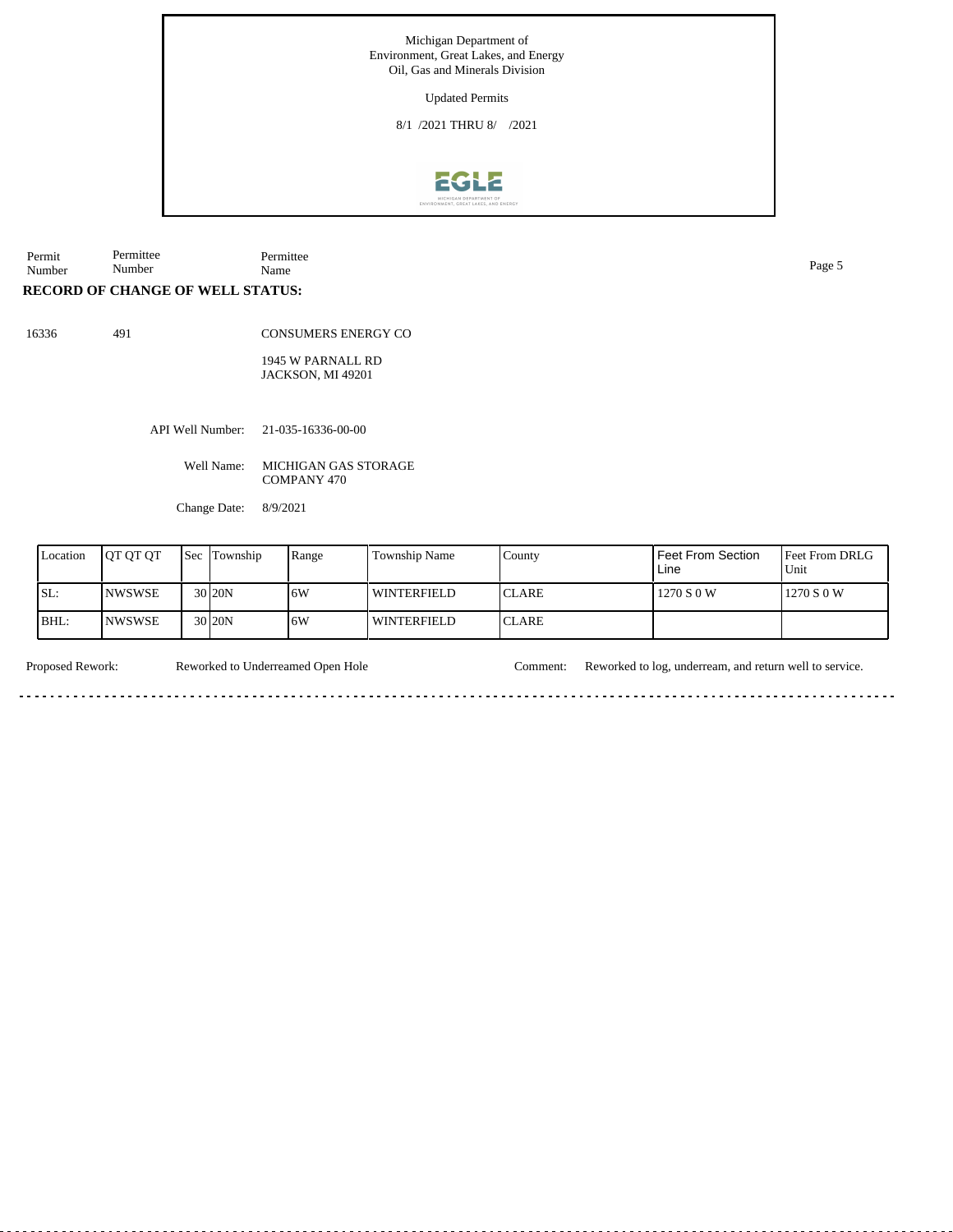

**TRANSFER OF OWNERSHIP:**

TRANSFER SHEETS FOLLOW THIS PAGE

Page 6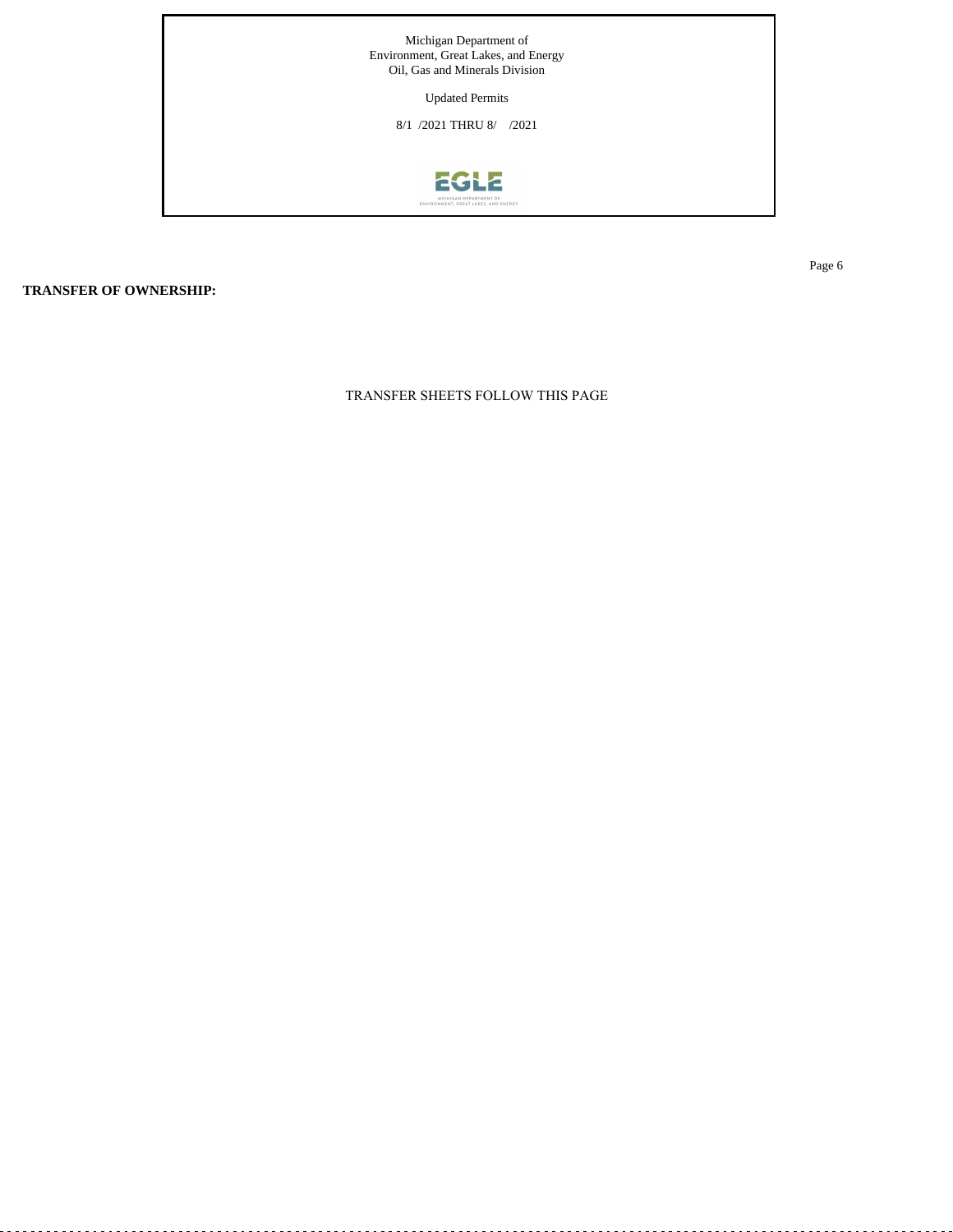| <b>Transfer Date</b> | <b>Previous Operator</b>                | <b>New Operator</b>            | WellName                         | <b>APINO</b>         | WIPermit | County             | TownshipName TownRange Sec |        |                |
|----------------------|-----------------------------------------|--------------------------------|----------------------------------|----------------------|----------|--------------------|----------------------------|--------|----------------|
|                      | 08/19/2021 ELEK AARON III ESTATE        | MUSKEGON OPERATING COMPANY LLC | LOZO 1-34                        | 21017368080000 36808 |          | BAY                | <b>KAWKAWLIN</b>           | 15N/4E | 34             |
|                      | 08/19/2021 ELEK AARON III ESTATE        | MUSKEGON OPERATING COMPANY LLC | <b>WENDT, A 1-34</b>             | 21017370470000 37047 |          | BAY                | <b>KAWKAWLIN</b>           | 15N/4E | 34             |
|                      | 08/19/2021 ELEK AARON III ESTATE        | MUSKEGON OPERATING COMPANY LLC | WIELAND 1-35                     | 21017375760000 37576 |          | BAY                | <b>MONITOR</b>             | 15N/4E | 35             |
|                      | 08/19/2021 MUSKEGON DEVELOPMENT COMPANY | MUSKEGON OPERATING COMPANY LLC | NITSCHKE, RICHARD 1              | 21017084520000 8452  |          | BAY                | <b>KAWKAWLIN</b>           | 15N/4E | 33             |
|                      | 08/19/2021 MUSKEGON DEVELOPMENT COMPANY | MUSKEGON OPERATING COMPANY LLC | KIRCHER 2                        | 21017085450000 8545  |          | <b>BAY</b>         | <b>MONITOR</b>             | 14N/4E | 3              |
|                      | 08/19/2021 MUSKEGON DEVELOPMENT COMPANY | MUSKEGON OPERATING COMPANY LLC | SCHULTZ, WALTER B-1              | 21017085970000 8597  |          | BAY                | <b>MONITOR</b>             | 14N/4E | 2              |
|                      | 08/19/2021 MUSKEGON DEVELOPMENT COMPANY | MUSKEGON OPERATING COMPANY LLC | SCHULTZ, WALTER B-2              | 21017085980000 8598  |          | BAY                | <b>MONITOR</b>             | 14N/4E | 3              |
|                      | 08/19/2021 MUSKEGON DEVELOPMENT COMPANY | MUSKEGON OPERATING COMPANY LLC | KIRCHER, ANNA G 4                | 21017086260000 8626  |          | BAY                | <b>MONITOR</b>             | 14N/4E | 3              |
|                      | 08/19/2021 MUSKEGON DEVELOPMENT COMPANY | MUSKEGON OPERATING COMPANY LLC | DORE, ARTHUR 1                   | 21017098360000 9836  |          | BAY                | <b>KAWKAWLIN</b>           | 15N/4E | 33             |
|                      | 08/19/2021 MUSKEGON DEVELOPMENT COMPANY | MUSKEGON OPERATING COMPANY LLC | PAJOT, SELINA 1                  | 21017099280000 9928  |          | BAY                | <b>KAWKAWLIN</b>           | 15N/4E | 28             |
|                      | 08/19/2021 MUSKEGON DEVELOPMENT COMPANY | MUSKEGON OPERATING COMPANY LLC | PAJOT, SELINA 2                  | 21017138040000 13804 |          | BAY                | <b>KAWKAWLIN</b>           | 15N/4E | 28             |
|                      | 08/19/2021 MUSKEGON DEVELOPMENT COMPANY | MUSKEGON OPERATING COMPANY LLC | HOLBROOK & BICKNELL 1            | 21035181720000 18172 |          | <b>CLARE</b>       | <b>FRANKLIN</b>            | 20N/3W | 10             |
|                      | 08/19/2021 MUSKEGON DEVELOPMENT COMPANY | MUSKEGON OPERATING COMPANY LLC | WILSON, J & M 1                  | 21035187880000 18788 |          | <b>CLARE</b>       | <b>FRANKLIN</b>            | 20N/3W | 25             |
|                      | 08/19/2021 MUSKEGON DEVELOPMENT COMPANY | MUSKEGON OPERATING COMPANY LLC | STRAUB, GENE ET AL 1             | 21035187940000 18794 |          | <b>CLARE</b>       | <b>FRANKLIN</b>            | 20N/3W | 15             |
|                      | 08/19/2021 MUSKEGON DEVELOPMENT COMPANY | MUSKEGON OPERATING COMPANY LLC | HALL & KING COMM 1               | 21035188770000 18877 |          | <b>CLARE</b>       | <b>FRANKLIN</b>            | 20N/3W | 36             |
|                      | 08/19/2021 MUSKEGON DEVELOPMENT COMPANY | MUSKEGON OPERATING COMPANY LLC | YEAGER, DELMAR J "B" 1           | 21035189110000 18911 |          | <b>CLARE</b>       | <b>FRANKLIN</b>            | 20N/3W | 25             |
|                      | 08/19/2021 MUSKEGON DEVELOPMENT COMPANY | MUSKEGON OPERATING COMPANY LLC | HILLIARD, E V & DOUGLASS HEIRS 2 | 21035189380000 18938 |          | <b>CLARE</b>       | <b>FRANKLIN</b>            | 20N/3W | 10             |
|                      | 08/19/2021 MUSKEGON DEVELOPMENT COMPANY | MUSKEGON OPERATING COMPANY LLC | <b>HOLBROOK &amp; BICKNELL 2</b> | 21035191690000 19169 |          | <b>CLARE</b>       | <b>FRANKLIN</b>            | 20N/3W | 10             |
|                      | 08/19/2021 MUSKEGON DEVELOPMENT COMPANY | MUSKEGON OPERATING COMPANY LLC | <b>SECOND NATIONAL BANK 1</b>    | 21035191700000 19170 |          | <b>CLARE</b>       | <b>FRANKLIN</b>            | 20N/3W | 10             |
|                      | 08/19/2021 MUSKEGON DEVELOPMENT COMPANY | MUSKEGON OPERATING COMPANY LLC | TOWNSEND, EARL & MARY 1          | 21035192090000 19209 |          | <b>CLARE</b>       | <b>FRANKLIN</b>            | 20N/3W | 25             |
|                      | 08/19/2021 MUSKEGON DEVELOPMENT COMPANY | MUSKEGON OPERATING COMPANY LLC | MEYER, H S 3                     | 21035195400000 19540 |          | <b>CLARE</b>       | <b>FRANKLIN</b>            | 20N/3W | 25             |
|                      | 08/19/2021 MUSKEGON DEVELOPMENT COMPANY | MUSKEGON OPERATING COMPANY LLC | HALL, PERCY E ET AL 2            | 21035196500000 19650 |          | <b>CLARE</b>       | <b>FRANKLIN</b>            | 20N/3W | 36             |
|                      | 08/19/2021 MUSKEGON DEVELOPMENT COMPANY | MUSKEGON OPERATING COMPANY LLC | HALL, PERCY E ET AL A-1          | 21035202300000 20230 |          | <b>CLARE</b>       | <b>FRANKLIN</b>            | 20N/3W | 36             |
|                      | 08/19/2021 MUSKEGON DEVELOPMENT COMPANY | MUSKEGON OPERATING COMPANY LLC | HOAG, GEORGE ET AL 2             | 21035205370000 20537 |          | <b>CLARE</b>       | <b>FRANKLIN</b>            | 20N/3W | 36             |
|                      | 08/19/2021 MUSKEGON DEVELOPMENT COMPANY | MUSKEGON OPERATING COMPANY LLC | <b>KELLY 1-23</b>                | 21035582330000 58233 |          | <b>CLARE</b>       | <b>HAMILTON</b>            | 19N/3W | 23             |
|                      | 08/19/2021 MUSKEGON DEVELOPMENT COMPANY | MUSKEGON OPERATING COMPANY LLC | <b>FANSLAU, R &amp; P 1-22</b>   | 21035583650000 58365 |          | <b>CLARE</b>       | <b>HAMILTON</b>            | 19N/3W | 22             |
|                      | 08/19/2021 MUSKEGON DEVELOPMENT COMPANY | MUSKEGON OPERATING COMPANY LLC | HOLCOMB 1-22                     | 21035593450000 59345 |          | <b>CLARE</b>       | <b>HAMILTON</b>            | 19N/3W | 22             |
|                      | 08/19/2021 MUSKEGON DEVELOPMENT COMPANY | MUSKEGON OPERATING COMPANY LLC | STRAUB UNIT 1-10                 | 21035620070000 61348 |          | <b>CLARE</b>       | <b>FRANKLIN</b>            | 20N/3W | 10             |
|                      | 08/19/2021 MUSKEGON DEVELOPMENT COMPANY | MUSKEGON OPERATING COMPANY LLC | STRAUB UNIT 2-10                 | 21035620090000 61364 |          | <b>CLARE</b>       | <b>FRANKLIN</b>            | 20N/3W | 10             |
|                      | 08/19/2021 MUSKEGON DEVELOPMENT COMPANY | MUSKEGON OPERATING COMPANY LLC | STATE LOVELLS B3-7               | 21039451630000 45163 |          | CRAWFORD           | <b>LOVELLS</b>             | 28N/1W | $\overline{7}$ |
|                      | 08/19/2021 MUSKEGON DEVELOPMENT COMPANY | MUSKEGON OPERATING COMPANY LLC | STATE LOVELLS D3-6               | 21039451640000 45164 |          | CRAWFORD           | <b>LOVELLS</b>             | 28N/1W | 6              |
|                      | 08/19/2021 MUSKEGON DEVELOPMENT COMPANY | MUSKEGON OPERATING COMPANY LLC | STATE LOVELLS A4-7               | 21039451650000 45165 |          | CRAWFORD           | <b>LOVELLS</b>             | 28N/1W | $\overline{7}$ |
|                      | 08/19/2021 MUSKEGON DEVELOPMENT COMPANY | MUSKEGON OPERATING COMPANY LLC | STATE LOVELLS B1-8               | 21039451670000 45167 |          | CRAWFORD           | LOVELLS                    | 28N/1W | 8              |
|                      | 08/19/2021 MUSKEGON DEVELOPMENT COMPANY | MUSKEGON OPERATING COMPANY LLC | STATE LOVELLS A2-8               | 21039451680000 45168 |          | CRAWFORD           | <b>LOVELLS</b>             | 28N/1W | 8              |
|                      | 08/19/2021 MUSKEGON DEVELOPMENT COMPANY | MUSKEGON OPERATING COMPANY LLC | STATE LOVELLS A2-7               | 21039455160000 45516 |          | CRAWFORD           | <b>LOVELLS</b>             | 28N/1W | $\overline{7}$ |
|                      | 08/19/2021 MUSKEGON DEVELOPMENT COMPANY | MUSKEGON OPERATING COMPANY LLC | STATE LOVELLS D1-4               | 21039464360000 46436 |          | CRAWFORD           | <b>LOVELLS</b>             | 28N/1W | 4              |
|                      | 08/19/2021 MUSKEGON DEVELOPMENT COMPANY | MUSKEGON OPERATING COMPANY LLC | STATE LOVELLS A4-4               | 21039464390000 46439 |          | CRAWFORD           | LOVELLS                    | 28N/1W | 4              |
|                      | 08/19/2021 MUSKEGON DEVELOPMENT COMPANY | MUSKEGON OPERATING COMPANY LLC | STATE LOVELLS D3-4               | 21039464400000 46440 |          | <b>CRAWFORD</b>    | <b>LOVELLS</b>             | 28N/1W | $\overline{4}$ |
|                      | 08/19/2021 MUSKEGON DEVELOPMENT COMPANY | MUSKEGON OPERATING COMPANY LLC | STATE LOVELLS C4-4               | 21039464410000 46441 |          | CRAWFORD           | <b>LOVELLS</b>             | 28N/1W | $\overline{4}$ |
|                      | 08/19/2021 MUSKEGON DEVELOPMENT COMPANY | MUSKEGON OPERATING COMPANY LLC | STATE D-3                        | 21051042900000 4290  |          | <b>GLADWIN</b>     | <b>BUCKEYE</b>             | 18N/1W | 14             |
|                      | 08/19/2021 MUSKEGON DEVELOPMENT COMPANY | MUSKEGON OPERATING COMPANY LLC | DAVIS ET AL 1                    | 21051100330000 10033 |          | <b>GLADWIN</b>     | <b>BENTLEY</b>             | 17N/2E | 17             |
|                      | 08/19/2021 MUSKEGON DEVELOPMENT COMPANY | MUSKEGON OPERATING COMPANY LLC | <b>STATE BILLINGS 1</b>          | 21051204470000 20447 |          | <b>GLADWIN</b>     | <b>BILLINGS</b>            | 17N/1E | 12             |
|                      | 08/19/2021 MUSKEGON DEVELOPMENT COMPANY | MUSKEGON OPERATING COMPANY LLC | <b>STATE BILLINGS D-1</b>        | 21051205550000 20555 |          | <b>GLADWIN</b>     | <b>BILLINGS</b>            | 17N/1E | 13             |
|                      | 08/19/2021 MUSKEGON DEVELOPMENT COMPANY | MUSKEGON OPERATING COMPANY LLC | STATE BILLINGS D-2               | 21051206650000 20665 |          | <b>GLADWIN</b>     | <b>BILLINGS</b>            | 17N/1E | 13             |
|                      | 08/19/2021 MUSKEGON DEVELOPMENT COMPANY | MUSKEGON OPERATING COMPANY LLC | <b>STATE BILLINGS 2</b>          | 21051206990000 20699 |          | <b>GLADWIN</b>     | <b>BILLINGS</b>            | 17N/1E | 12             |
|                      | 08/19/2021 MUSKEGON DEVELOPMENT COMPANY | MUSKEGON OPERATING COMPANY LLC | STATE BENTLEY B-1                | 21051209420000 20942 |          | <b>GLADWIN</b>     | <b>BENTLEY</b>             | 17N/2E | 18             |
|                      | 08/19/2021 MUSKEGON DEVELOPMENT COMPANY | MUSKEGON OPERATING COMPANY LLC | <b>STATE BENTLEY C-1</b>         | 21051226550000 22655 |          | <b>GLADWIN</b>     | <b>BENTLEY</b>             | 17N/2E | 18             |
|                      | 08/19/2021 MUSKEGON DEVELOPMENT COMPANY | MUSKEGON OPERATING COMPANY LLC | <b>STATE BILLINGS 3</b>          | 21051253870000 25387 |          | <b>GLADWIN</b>     | <b>BILLINGS</b>            | 17N/1E | 12             |
|                      | 08/19/2021 MUSKEGON DEVELOPMENT COMPANY | MUSKEGON OPERATING COMPANY LLC | MENSING, FE1                     | 21051258140000 25814 |          | <b>GLADWIN</b>     | <b>BILLINGS</b>            | 17N/1E | 12             |
|                      | 08/19/2021 MUSKEGON DEVELOPMENT COMPANY | MUSKEGON OPERATING COMPANY LLC | STATE ALBERT A2-4                | 21119437780000 43778 |          | MONTMORENCY ALBERT |                            | 29N/1E | 4              |
|                      | 08/19/2021 MUSKEGON DEVELOPMENT COMPANY | MUSKEGON OPERATING COMPANY LLC | STATE ALBERT A2-5                | 21119437790000 43779 |          | MONTMORENCY ALBERT |                            | 29N/1E | 5              |
|                      | 08/19/2021 MUSKEGON DEVELOPMENT COMPANY | MUSKEGON OPERATING COMPANY LLC | STATE VIENNA D1-32               | 21119437800000 43780 |          | MONTMORENCY VIENNA |                            | 30N/1E | 32             |
|                      | 08/19/2021 MUSKEGON DEVELOPMENT COMPANY | MUSKEGON OPERATING COMPANY LLC | STATE VIENNA D3-32               | 21119437810000 43781 |          | MONTMORENCY VIENNA |                            | 30N/1E | 32             |
|                      | 08/19/2021 MUSKEGON DEVELOPMENT COMPANY | MUSKEGON OPERATING COMPANY LLC | STATE VIENNA D1-28               | 21119437820000 43782 |          | MONTMORENCY VIENNA |                            | 30N/1E | 28             |
|                      | 08/19/2021 MUSKEGON DEVELOPMENT COMPANY | MUSKEGON OPERATING COMPANY LLC | STATE ALBERT B2-5                | 21119437830000 43783 |          | MONTMORENCY ALBERT |                            | 29N/1E | -5             |
|                      | 08/19/2021 MUSKEGON DEVELOPMENT COMPANY | MUSKEGON OPERATING COMPANY LLC | STATE VIENNA B3-33               | 21119437840000 43784 |          | MONTMORENCY VIENNA |                            | 30N/1E | 33             |
|                      | 08/19/2021 MUSKEGON DEVELOPMENT COMPANY | MUSKEGON OPERATING COMPANY LLC | STATE VIENNA A2-33               | 21119437850000 43785 |          | MONTMORENCY VIENNA |                            | 30N/1E | 33             |
|                      | 08/19/2021 MUSKEGON DEVELOPMENT COMPANY | MUSKEGON OPERATING COMPANY LLC | STATE ALBERT B1-5                | 21119437860000 43786 |          | MONTMORENCY ALBERT |                            | 29N/1E | 5              |
|                      | 08/19/2021 MUSKEGON DEVELOPMENT COMPANY | MUSKEGON OPERATING COMPANY LLC | STATE ALBERT D2-5                | 21119437870000 43787 |          | MONTMORENCY ALBERT |                            | 29N/1E | 5              |
|                      | 08/19/2021 MUSKEGON DEVELOPMENT COMPANY | MUSKEGON OPERATING COMPANY LLC | STATE ALBERT C2-5                | 21119437880000 43788 |          | MONTMORENCY ALBERT |                            | 29N/1E | $\sqrt{5}$     |
|                      | 08/19/2021 MUSKEGON DEVELOPMENT COMPANY | MUSKEGON OPERATING COMPANY LLC | STATE ALBERT A2-8                | 21119437900000 43790 |          | MONTMORENCY ALBERT |                            | 29N/1E | 8              |
|                      | 08/19/2021 MUSKEGON DEVELOPMENT COMPANY | MUSKEGON OPERATING COMPANY LLC | STATE VIENNA A4-32               | 21119437910000 43791 |          | MONTMORENCY VIENNA |                            | 30N/1E | 32             |
|                      | 08/19/2021 MUSKEGON DEVELOPMENT COMPANY | MUSKEGON OPERATING COMPANY LLC | STATE ALBERT C1-5                | 21119441060000 44106 |          | MONTMORENCY ALBERT |                            | 29N/1E | 5              |
|                      | 08/19/2021 MUSKEGON DEVELOPMENT COMPANY | MUSKEGON OPERATING COMPANY LLC | STATE ALBERT B3-5                | 21119441070000 44107 |          | MONTMORENCY ALBERT |                            | 29N/1E | 5              |
|                      |                                         |                                |                                  |                      |          |                    |                            |        |                |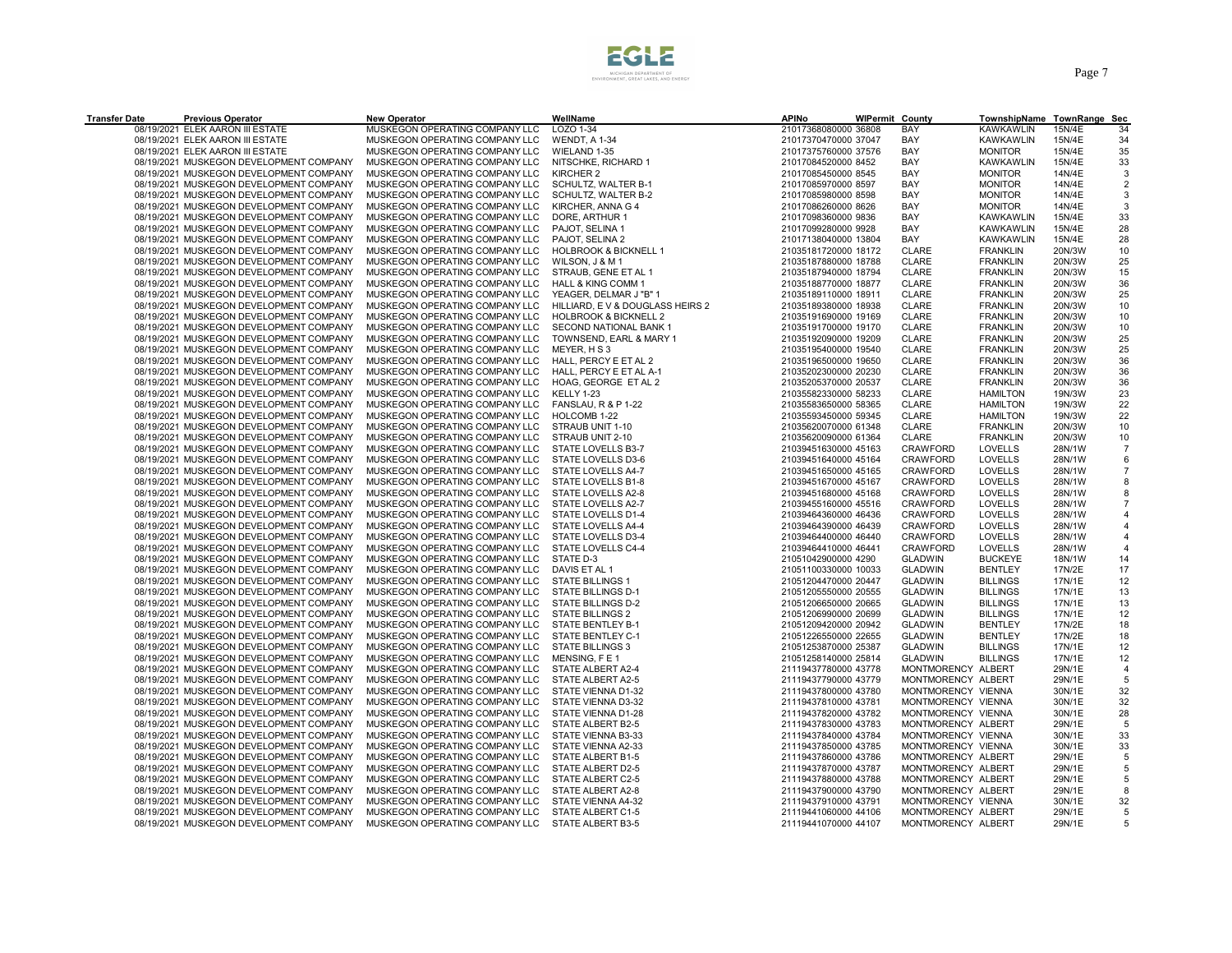| <b>Transfer Date</b> | <b>Previous Operator</b>                | <b>New Operator</b>            | WellName                               | <b>APINo</b>         | <b>WIPermit County</b> |                    | TownshipName TownRange Sec |        |                       |
|----------------------|-----------------------------------------|--------------------------------|----------------------------------------|----------------------|------------------------|--------------------|----------------------------|--------|-----------------------|
|                      | 08/19/2021 MUSKEGON DEVELOPMENT COMPANY | MUSKEGON OPERATING COMPANY LLC | STATE ALBERT A4-5                      | 21119441080000 44108 |                        | MONTMORENCY ALBERT |                            | 29N/1E | 5                     |
|                      | 08/19/2021 MUSKEGON DEVELOPMENT COMPANY | MUSKEGON OPERATING COMPANY LLC | STATE ALBERT B1-4                      | 21119441090000 44109 |                        | MONTMORENCY ALBERT |                            | 29N/1E | 4                     |
|                      | 08/19/2021 MUSKEGON DEVELOPMENT COMPANY | MUSKEGON OPERATING COMPANY LLC | STATE ALBERT A4-4                      | 21119441100000 44110 |                        | MONTMORENCY ALBERT |                            | 29N/1E | $\overline{4}$        |
|                      | 08/19/2021 MUSKEGON DEVELOPMENT COMPANY | MUSKEGON OPERATING COMPANY LLC | STATE VIENNA B1-33                     | 21119441110000 44111 |                        | MONTMORENCY VIENNA |                            | 30N/1E | 33                    |
|                      | 08/19/2021 MUSKEGON DEVELOPMENT COMPANY | MUSKEGON OPERATING COMPANY LLC | STATE VIENNA D3-29                     | 21119441120000 44112 |                        | MONTMORENCY VIENNA |                            | 30N/1E | 29                    |
|                      | 08/19/2021 MUSKEGON DEVELOPMENT COMPANY | MUSKEGON OPERATING COMPANY LLC | STATE VIENNA B1-32                     | 21119441140000 44114 |                        | MONTMORENCY VIENNA |                            | 30N/1E | 32                    |
|                      | 08/19/2021 MUSKEGON DEVELOPMENT COMPANY | MUSKEGON OPERATING COMPANY LLC | STATE VIENNA B3-32                     | 21119441150000 44115 |                        | MONTMORENCY VIENNA |                            | 30N/1E | 32                    |
|                      | 08/19/2021 MUSKEGON DEVELOPMENT COMPANY | MUSKEGON OPERATING COMPANY LLC | STATE VIENNA C4-33                     | 21119441160000 44116 |                        | MONTMORENCY VIENNA |                            | 30N/1E | 33                    |
|                      | 08/19/2021 MUSKEGON DEVELOPMENT COMPANY | MUSKEGON OPERATING COMPANY LLC | STATE VIENNA C2-28                     | 21119442860000 44286 |                        | MONTMORENCY VIENNA |                            | 30N/1E | 28                    |
|                      | 08/19/2021 MUSKEGON DEVELOPMENT COMPANY | MUSKEGON OPERATING COMPANY LLC | STATE VIENNA C2-32                     | 21119442870000 44287 |                        | MONTMORENCY VIENNA |                            | 30N/1E | 32                    |
|                      | 08/19/2021 MUSKEGON DEVELOPMENT COMPANY | MUSKEGON OPERATING COMPANY LLC | STATE VIENNA C4-29                     | 21119442880000 44288 |                        | MONTMORENCY VIENNA |                            | 30N/1E | 29                    |
|                      | 08/19/2021 MUSKEGON DEVELOPMENT COMPANY | MUSKEGON OPERATING COMPANY LLC | STATE ALBERT A4-9                      | 21119447090000 44709 |                        | MONTMORENCY ALBERT |                            | 29N/1E | $\mathbf{Q}$          |
|                      | 08/19/2021 MUSKEGON DEVELOPMENT COMPANY | MUSKEGON OPERATING COMPANY LLC | STATE ALBERT C2-3                      | 21119447170000 44717 |                        | MONTMORENCY ALBERT |                            | 29N/1E | 3                     |
|                      | 08/19/2021 MUSKEGON DEVELOPMENT COMPANY | MUSKEGON OPERATING COMPANY LLC | STATE ALBERT C4-4                      | 21119447190000 44719 |                        | MONTMORENCY ALBERT |                            | 29N/1E | $\boldsymbol{\Delta}$ |
|                      | 08/19/2021 MUSKEGON DEVELOPMENT COMPANY | MUSKEGON OPERATING COMPANY LLC | STATE ALBERT D1-4                      | 21119447200000 44720 |                        | MONTMORENCY ALBERT |                            | 29N/1E | 4                     |
|                      | 08/19/2021 MUSKEGON DEVELOPMENT COMPANY | MUSKEGON OPERATING COMPANY LLC | STATE ALBERT D1-9                      | 21119447220000 44722 |                        | MONTMORENCY ALBERT |                            | 29N/1E | $\mathbf{Q}$          |
|                      | 08/19/2021 MUSKEGON DEVELOPMENT COMPANY | MUSKEGON OPERATING COMPANY LLC | STATE ALBERT C2-9                      | 21119447240000 44724 |                        | MONTMORENCY ALBERT |                            | 29N/1E | 9                     |
|                      | 08/19/2021 MUSKEGON DEVELOPMENT COMPANY | MUSKEGON OPERATING COMPANY LLC | STATE ALBERT D3-4                      | 21119447250000 44725 |                        | MONTMORENCY ALBERT |                            | 29N/1E | $\overline{4}$        |
|                      | 08/19/2021 MUSKEGON DEVELOPMENT COMPANY | MUSKEGON OPERATING COMPANY LLC | STATE ALBERT B3-9                      | 21119447260000 44726 |                        | MONTMORENCY ALBERT |                            | 29N/1E | 9                     |
|                      | 08/19/2021 MUSKEGON DEVELOPMENT COMPANY | MUSKEGON OPERATING COMPANY LLC | ROTH & DETRICH C2-33                   | 21119447300000 44730 |                        | MONTMORENCY VIENNA |                            | 30N/1E | 33                    |
|                      | 08/19/2021 MUSKEGON DEVELOPMENT COMPANY | MUSKEGON OPERATING COMPANY LLC | ROTH & DETRICH D1-33                   | 21119447310000 44731 |                        | MONTMORENCY VIENNA |                            | 30N/1E | 33                    |
|                      | 08/19/2021 MUSKEGON DEVELOPMENT COMPANY | MUSKEGON OPERATING COMPANY LLC | STATE ALBERT C2-7                      | 21119464810000 46481 |                        | MONTMORENCY ALBERT |                            | 29N/1E | $\overline{7}$        |
|                      | 08/19/2021 MUSKEGON DEVELOPMENT COMPANY | MUSKEGON OPERATING COMPANY LLC | STATE ALBERT A2-7                      | 21119464820000 46482 |                        | MONTMORENCY ALBERT |                            | 29N/1E | $\overline{7}$        |
|                      | 08/19/2021 MUSKEGON DEVELOPMENT COMPANY | MUSKEGON OPERATING COMPANY LLC | STATE ALBERT A4-7                      | 21119466620000 46662 |                        | MONTMORENCY ALBERT |                            | 29N/1E | $\overline{7}$        |
|                      | 08/19/2021 MUSKEGON DEVELOPMENT COMPANY | MUSKEGON OPERATING COMPANY LLC | NORTH HIDDEN LAKE B3-29                | 21119545660000 54566 |                        | MONTMORENCY VIENNA |                            | 30N/1E | 29                    |
|                      | 08/19/2021 MUSKEGON DEVELOPMENT COMPANY | MUSKEGON OPERATING COMPANY LLC | NORTH HIDDEN LAKE C2-29                | 21119545680000 54568 |                        | MONTMORENCY VIENNA |                            | 30N/1E | 29                    |
|                      | 08/19/2021 MUSKEGON DEVELOPMENT COMPANY | MUSKEGON OPERATING COMPANY LLC | NORTH HIDDEN LAKE A2-32                | 21119546040000 54604 |                        | MONTMORENCY VIENNA |                            | 30N/1E | 32                    |
|                      | 08/19/2021 MUSKEGON DEVELOPMENT COMPANY | MUSKEGON OPERATING COMPANY LLC | NORTH HIDDEN LAKE C4-32                | 21119546050000 54605 |                        | MONTMORENCY VIENNA |                            | 30N/1E | 32                    |
|                      | 08/19/2021 MUSKEGON DEVELOPMENT COMPANY | MUSKEGON OPERATING COMPANY LLC | OGEMAW COUNTRY CLUB (ROOSEVELT WBCC) 1 | 21129016310000 1631  |                        | <b>OGEMAW</b>      | WEST BRANCH 22N/2E         |        | 20                    |
|                      | 08/19/2021 MUSKEGON DEVELOPMENT COMPANY | MUSKEGON OPERATING COMPANY LLC | OGEMAW COUNTRY CLUB (ROOSEVELT WBCC) 1 | 21129016310100 1631  |                        | <b>OGEMAW</b>      | WEST BRANCH 22N/2E         |        | 20                    |
|                      | 08/19/2021 MUSKEGON DEVELOPMENT COMPANY | MUSKEGON OPERATING COMPANY LLC | OGEMAW COUNTRY CLUB (ROOSEVELT WBCC) 3 | 21129018970000 1897  |                        | <b>OGEMAW</b>      | WEST BRANCH 22N/2E         |        | 20                    |
|                      | 08/19/2021 MUSKEGON DEVELOPMENT COMPANY | MUSKEGON OPERATING COMPANY LLC | OGEMAW COUNTRY CLUB (ROOSEVELT WBCC) 3 | 21129018970100 1897  |                        | <b>OGEMAW</b>      | WEST BRANCH 22N/2E         |        | 20                    |
|                      | 08/19/2021 MUSKEGON DEVELOPMENT COMPANY | MUSKEGON OPERATING COMPANY LLC | HART. E 1                              | 21129019000000 1900  |                        | <b>OGEMAW</b>      | WEST BRANCH 22N/2E         |        | 19                    |
|                      | 08/19/2021 MUSKEGON DEVELOPMENT COMPANY | MUSKEGON OPERATING COMPANY LLC | HART, E1                               | 21129019000100 1900  |                        | <b>OGEMAW</b>      | WEST BRANCH 22N/2E         |        | 19                    |
|                      | 08/19/2021 MUSKEGON DEVELOPMENT COMPANY | MUSKEGON OPERATING COMPANY LLC | OGEMAW COUNTRY CLUB (SAINKER WBCC) 4   | 21129021580000 2158  |                        | <b>OGEMAW</b>      | WEST BRANCH 22N/2E         |        | 20                    |
|                      | 08/19/2021 MUSKEGON DEVELOPMENT COMPANY | MUSKEGON OPERATING COMPANY LLC | OGEMAW COUNTRY CLUB (SAINKER WBCC) 4   | 21129021580100 2158  |                        | <b>OGEMAW</b>      | WEST BRANCH 22N/2E         |        | 20                    |
|                      | 08/19/2021 MUSKEGON DEVELOPMENT COMPANY | MUSKEGON OPERATING COMPANY LLC | GUILFORD, A.O.2                        | 21129022650000 2265  |                        | <b>OGEMAW</b>      | WEST BRANCH 22N/2E         |        | 29                    |
|                      | 08/19/2021 MUSKEGON DEVELOPMENT COMPANY | MUSKEGON OPERATING COMPANY LLC | GUILFORD, A. O. 2                      | 21129022650100 2265  |                        | <b>OGEMAW</b>      | WEST BRANCH 22N/2E         |        | 29                    |
|                      | 08/19/2021 MUSKEGON DEVELOPMENT COMPANY | MUSKEGON OPERATING COMPANY LLC | SCHICK, A. M. 1                        | 21129022790000 2279  |                        | <b>OGEMAW</b>      | WEST BRANCH 22N/2E         |        | 29                    |
|                      | 08/19/2021 MUSKEGON DEVELOPMENT COMPANY | MUSKEGON OPERATING COMPANY LLC | SCHICK, A. M. 1                        | 21129022790100 2279  |                        | <b>OGEMAW</b>      | WEST BRANCH 22N/2E         |        | 29                    |
|                      | 08/19/2021 MUSKEGON DEVELOPMENT COMPANY | MUSKEGON OPERATING COMPANY LLC | SHUBERT, H. 1                          | 21129022860000 2286  |                        | <b>OGEMAW</b>      | WEST BRANCH 22N/2E         |        | 19                    |
|                      | 08/19/2021 MUSKEGON DEVELOPMENT COMPANY | MUSKEGON OPERATING COMPANY LLC | SHUBERT, H. 1                          | 21129022860100 2286  |                        | <b>OGEMAW</b>      | WEST BRANCH 22N/2E         |        | 19                    |
|                      | 08/19/2021 MUSKEGON DEVELOPMENT COMPANY | MUSKEGON OPERATING COMPANY LLC | <b>WILCOX, U. &amp; E. 1</b>           | 21129023070000 2307  |                        | <b>OGEMAW</b>      | WEST BRANCH 22N/2E         |        | 28                    |
|                      | 08/19/2021 MUSKEGON DEVELOPMENT COMPANY | MUSKEGON OPERATING COMPANY LLC | <b>WILCOX, U. &amp; E. 1</b>           | 21129023070100 2307  |                        | <b>OGEMAW</b>      | WEST BRANCH 22N/2E         |        | 28                    |
|                      | 08/19/2021 MUSKEGON DEVELOPMENT COMPANY | MUSKEGON OPERATING COMPANY LLC | GARNETT, ALVIN C. & LOUISE 1           | 21129023100000 2310  |                        | <b>OGEMAW</b>      | WEST BRANCH 22N/2E         |        | 28                    |
|                      | 08/19/2021 MUSKEGON DEVELOPMENT COMPANY | MUSKEGON OPERATING COMPANY LLC | SCHULTY, H.W. & LULU 1                 | 21129023110000 2311  |                        | <b>OGEMAW</b>      | WEST BRANCH 22N/2E         |        | 29                    |
|                      | 08/19/2021 MUSKEGON DEVELOPMENT COMPANY | MUSKEGON OPERATING COMPANY LLC | FISK, ARTHUR 1                         | 21129023120000 2312  |                        | <b>OGEMAW</b>      | WEST BRANCH 22N/2E         |        | 29                    |
|                      | 08/19/2021 MUSKEGON DEVELOPMENT COMPANY | MUSKEGON OPERATING COMPANY LLC | <b>FISK, A. 2</b>                      | 21129025430000 2543  |                        | <b>OGEMAW</b>      | WEST BRANCH 22N/2E         |        | 29                    |
|                      | 08/19/2021 MUSKEGON DEVELOPMENT COMPANY | MUSKEGON OPERATING COMPANY LLC | <b>FISK, A. 2</b>                      | 21129025430100 2543  |                        | <b>OGEMAW</b>      | WEST BRANCH 22N/2E         |        | 29                    |
|                      | 08/19/2021 MUSKEGON DEVELOPMENT COMPANY | MUSKEGON OPERATING COMPANY LLC | FISK A 3                               | 21129027430000 2743  |                        | <b>OGEMAW</b>      | WEST BRANCH 22N/2E         |        | 29                    |
|                      | 08/19/2021 MUSKEGON DEVELOPMENT COMPANY | MUSKEGON OPERATING COMPANY LLC | MYAS, F. 2                             | 21129029430000 2943  |                        | <b>OGEMAW</b>      | WEST BRANCH 22N/2E         |        | 19                    |
|                      | 08/19/2021 MUSKEGON DEVELOPMENT COMPANY | MUSKEGON OPERATING COMPANY LLC | MYAS, F. 2                             | 21129029430100 2943  |                        | <b>OGEMAW</b>      | WEST BRANCH 22N/2E         |        | 19                    |
|                      | 08/19/2021 MUSKEGON DEVELOPMENT COMPANY | MUSKEGON OPERATING COMPANY LLC | KYLER 1                                | 21129029780000 2978  |                        | <b>OGEMAW</b>      | WEST BRANCH 22N/2E         |        | 19                    |
|                      | 08/19/2021 MUSKEGON DEVELOPMENT COMPANY | MUSKEGON OPERATING COMPANY LLC | KYLER 1                                | 21129029780100 2978  |                        | <b>OGEMAW</b>      | WEST BRANCH 22N/2E         |        | 19                    |
|                      | 08/19/2021 MUSKEGON DEVELOPMENT COMPANY | MUSKEGON OPERATING COMPANY LLC | GOLF CLUB (KINWELL WBCC) 2             | 21129030600000 3060  |                        | <b>OGEMAW</b>      | WEST BRANCH 22N/2E         |        | 20                    |
|                      | 08/19/2021 MUSKEGON DEVELOPMENT COMPANY | MUSKEGON OPERATING COMPANY LLC | GOLF CLUB (KINWELL WBCC) 2             | 21129030600100 3060  |                        | <b>OGEMAW</b>      | WEST BRANCH 22N/2E         |        | 20                    |
|                      | 08/19/2021 MUSKEGON DEVELOPMENT COMPANY | MUSKEGON OPERATING COMPANY LLC | REINHARDT, AUGUST B-2                  | 21129031210000 3121  |                        | <b>OGEMAW</b>      | WEST BRANCH 22N/2E         |        | 27                    |
|                      | 08/19/2021 MUSKEGON DEVELOPMENT COMPANY | MUSKEGON OPERATING COMPANY LLC | <b>REINHARDT, AUGUST B-2</b>           | 21129031210100 3121  |                        | <b>OGEMAW</b>      | WEST BRANCH 22N/2E         |        | 27                    |
|                      | 08/19/2021 MUSKEGON DEVELOPMENT COMPANY | MUSKEGON OPERATING COMPANY LLC | BARBER, CORA 2                         | 21129032040000 3204  |                        | <b>OGEMAW</b>      | WEST BRANCH 22N/2E         |        | 28                    |
|                      | 08/19/2021 MUSKEGON DEVELOPMENT COMPANY | MUSKEGON OPERATING COMPANY LLC | DONOVAN, EDITH 1-A                     | 21129033320000 3332  |                        | <b>OGEMAW</b>      | WEST BRANCH 22N/2E         |        | 19                    |
|                      | 08/19/2021 MUSKEGON DEVELOPMENT COMPANY | MUSKEGON OPERATING COMPANY LLC | DONOVAN, EDITH 1-A                     | 21129033320100 3332  |                        | <b>OGEMAW</b>      | WEST BRANCH 22N/2E         |        | 19                    |
|                      | 08/19/2021 MUSKEGON DEVELOPMENT COMPANY | MUSKEGON OPERATING COMPANY LLC | <b>HORNE, THOMAS 3</b>                 | 21129033500000 3350  |                        | <b>OGEMAW</b>      | WEST BRANCH 22N/2E         |        | 19                    |
|                      | 08/19/2021 MUSKEGON DEVELOPMENT COMPANY | MUSKEGON OPERATING COMPANY LLC | <b>HORNE, THOMAS 3</b>                 | 21129033500100 3350  |                        | <b>OGEMAW</b>      | WEST BRANCH 22N/2E         |        | 19                    |
|                      | 08/19/2021 MUSKEGON DEVELOPMENT COMPANY | MUSKEGON OPERATING COMPANY LLC | GARNETT ALVIN C & LOUISE 3             | 21129034340000 3434  |                        | <b>OGEMAW</b>      | WEST BRANCH 22N/2E         |        | 28                    |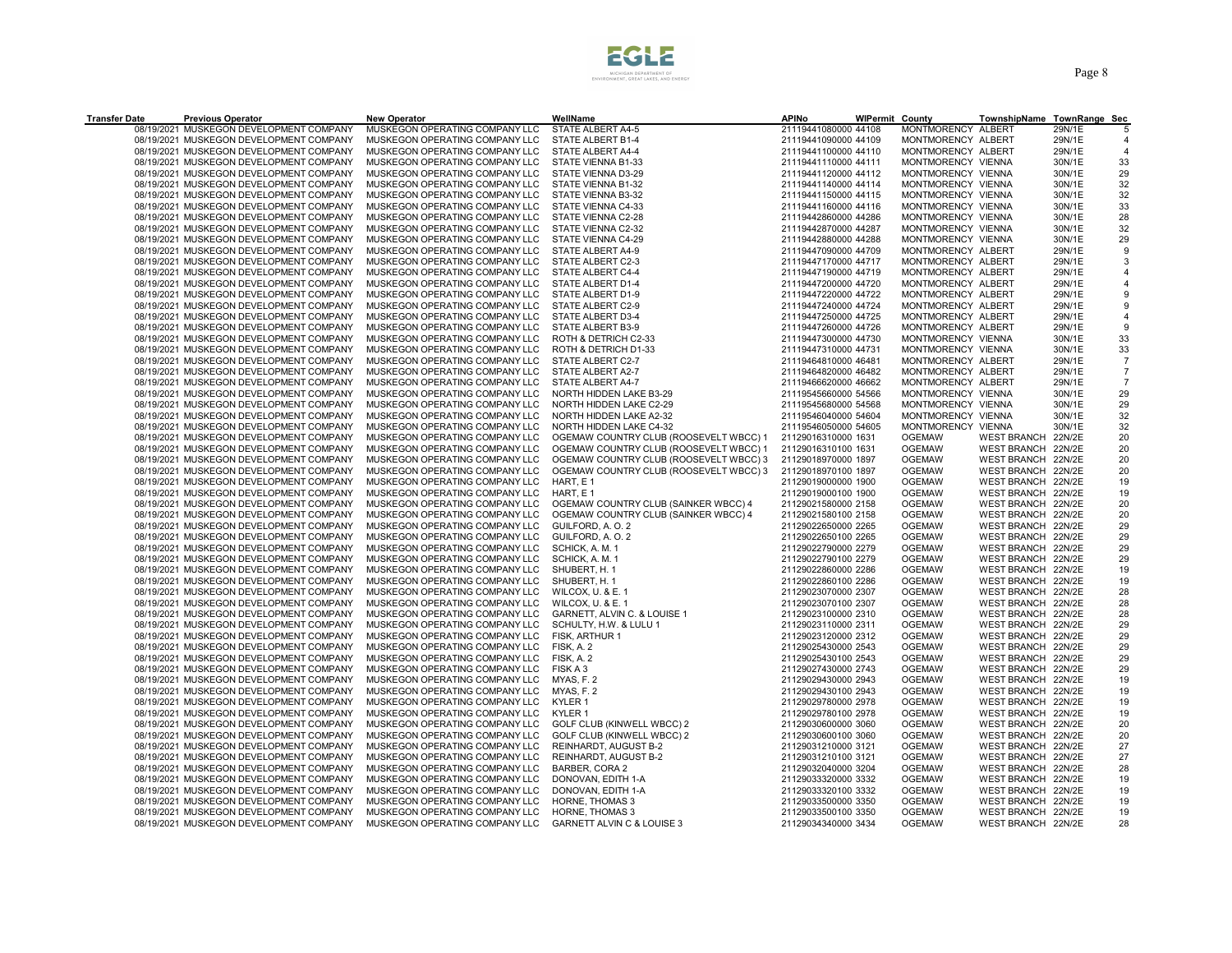| <b>Transfer Date</b> | <b>Previous Operator</b>                | <b>New Operator</b>                             | WellName                   | <b>APINO</b>         | <b>WIPermit County</b> |               | TownshipName TownRange Sec |        |    |
|----------------------|-----------------------------------------|-------------------------------------------------|----------------------------|----------------------|------------------------|---------------|----------------------------|--------|----|
|                      | 08/19/2021 MUSKEGON DEVELOPMENT COMPANY | MUSKEGON OPERATING COMPANY LLC                  | MAHONEY, ELIZABETH 1       | 21129034910000 3491  |                        | <b>OGEMAW</b> | WEST BRANCH 22N/2E         |        | 19 |
|                      | 08/19/2021 MUSKEGON DEVELOPMENT COMPANY | MUSKEGON OPERATING COMPANY LLC                  | MAHONEY, ELIZABETH 1       | 21129034910100 3491  |                        | <b>OGEMAW</b> | WEST BRANCH 22N/2E         |        | 19 |
|                      | 08/19/2021 MUSKEGON DEVELOPMENT COMPANY | MUSKEGON OPERATING COMPANY LLC                  | <b>COUNTY FARM 2</b>       | 21129035230000 3523  |                        | <b>OGEMAW</b> | WEST BRANCH 22N/2E         |        | 20 |
|                      | 08/19/2021 MUSKEGON DEVELOPMENT COMPANY | MUSKEGON OPERATING COMPANY LLC                  | <b>COUNTY FARM 2</b>       | 21129035230100 3523  |                        | <b>OGEMAW</b> | WEST BRANCH 22N/2E         |        | 20 |
|                      | 08/19/2021 MUSKEGON DEVELOPMENT COMPANY | MUSKEGON OPERATING COMPANY LLC                  | GOLF COURSE (M & B WBCC) 6 | 21129035900000 3590  |                        | <b>OGEMAW</b> | WEST BRANCH 22N/2E         |        | 20 |
|                      | 08/19/2021 MUSKEGON DEVELOPMENT COMPANY | MUSKEGON OPERATING COMPANY LLC                  | GOLF COURSE (M & B WBCC) 6 | 21129035900100 3590  |                        | <b>OGEMAW</b> | WEST BRANCH 22N/2E         |        | 20 |
|                      | 08/19/2021 MUSKEGON DEVELOPMENT COMPANY | MUSKEGON OPERATING COMPANY LLC                  | FISK MARY 3                | 21129037380000 3738  |                        | <b>OGEMAW</b> | WEST BRANCH 22N/2E         |        | 27 |
|                      | 08/19/2021 MUSKEGON DEVELOPMENT COMPANY | MUSKEGON OPERATING COMPANY LLC                  | FISK MARY 3                | 21129037380100 3738  |                        | <b>OGEMAW</b> | WEST BRANCH 22N/2E         |        | 27 |
|                      | 08/19/2021 MUSKEGON DEVELOPMENT COMPANY | MUSKEGON OPERATING COMPANY LLC                  | MAHONEY, ELIZABETH 2       | 21129038580000 3858  |                        | <b>OGEMAW</b> | WEST BRANCH 22N/2E         |        | 19 |
|                      | 08/19/2021 MUSKEGON DEVELOPMENT COMPANY | MUSKEGON OPERATING COMPANY LLC                  | MAHONEY, ELIZABETH 2       | 21129038580100 3858  |                        | <b>OGEMAW</b> | WEST BRANCH 22N/2E         |        | 19 |
|                      | 08/19/2021 MUSKEGON DEVELOPMENT COMPANY | MUSKEGON OPERATING COMPANY LLC                  | STEVENSON, ED 2            | 21129038690000 3869  |                        | <b>OGEMAW</b> | <b>OGEMAW</b>              | 22N/1E | 24 |
|                      | 08/19/2021 MUSKEGON DEVELOPMENT COMPANY | MUSKEGON OPERATING COMPANY LLC                  | HYSLOP, FANNY 1            | 21129043140000 4314  |                        | <b>OGEMAW</b> | WEST BRANCH 22N/2E         |        | 28 |
|                      | 08/19/2021 MUSKEGON DEVELOPMENT COMPANY | MUSKEGON OPERATING COMPANY LLC                  | HYSLOP, FANNY 1            | 21129043140100 4314  |                        | <b>OGEMAW</b> | WEST BRANCH 22N/2E         |        | 28 |
|                      | 08/19/2021 MUSKEGON DEVELOPMENT COMPANY | MUSKEGON OPERATING COMPANY LLC                  | HART, WILBER 1             | 21129045120000 4512  |                        | <b>OGEMAW</b> | WEST BRANCH 22N/2E         |        | 34 |
|                      | 08/19/2021 MUSKEGON DEVELOPMENT COMPANY | MUSKEGON OPERATING COMPANY LLC                  | RAYMORE 2                  | 21129046910000 4691  |                        | <b>OGEMAW</b> | <b>OGEMAW</b>              | 22N/1E | 13 |
|                      | 08/19/2021 MUSKEGON DEVELOPMENT COMPANY | MUSKEGON OPERATING COMPANY LLC                  | <b>RAYMORE 2</b>           | 21129046910100 4691  |                        | <b>OGEMAW</b> | <b>OGEMAW</b>              | 22N/1E | 13 |
|                      | 08/19/2021 MUSKEGON DEVELOPMENT COMPANY | MUSKEGON OPERATING COMPANY LLC                  | KANE, EDWARD J1            | 21129047510000 4751  |                        | <b>OGEMAW</b> | WEST BRANCH 22N/2E         |        | 19 |
|                      | 08/19/2021 MUSKEGON DEVELOPMENT COMPANY | MUSKEGON OPERATING COMPANY LLC                  | KANE, EDWARD J1            | 21129047510100 4751  |                        | <b>OGEMAW</b> | WEST BRANCH 22N/2E         |        | 19 |
|                      | 08/19/2021 MUSKEGON DEVELOPMENT COMPANY | MUSKEGON OPERATING COMPANY LLC                  | WILCOX, STELLA 3           | 21129050830000 5083  |                        | <b>OGEMAW</b> | WEST BRANCH 22N/2E         |        | 34 |
|                      | 08/19/2021 MUSKEGON DEVELOPMENT COMPANY | MUSKEGON OPERATING COMPANY LLC                  | WILCOX, STELLA 3           | 21129050830100 5083  |                        | <b>OGEMAW</b> | WEST BRANCH 22N/2E         |        | 34 |
|                      |                                         | MUSKEGON OPERATING COMPANY LLC                  |                            |                      |                        |               |                            |        | 28 |
|                      | 08/19/2021 MUSKEGON DEVELOPMENT COMPANY |                                                 | CRAWFORD, W S & E H 5      | 21129050840000 5084  |                        | <b>OGEMAW</b> | WEST BRANCH 22N/2E         |        |    |
|                      | 08/19/2021 MUSKEGON DEVELOPMENT COMPANY | MUSKEGON OPERATING COMPANY LLC                  | CRAWFORD, W S & E H 5      | 21129050840100 5084  |                        | <b>OGEMAW</b> | WEST BRANCH 22N/2E         |        | 28 |
|                      | 08/19/2021 MUSKEGON DEVELOPMENT COMPANY | MUSKEGON OPERATING COMPANY LLC                  | CRAWFORD, W S & E H 7      | 21129050860000 5086  |                        | <b>OGEMAW</b> | WEST BRANCH 22N/2E         |        | 28 |
|                      | 08/19/2021 MUSKEGON DEVELOPMENT COMPANY | MUSKEGON OPERATING COMPANY LLC                  | CRAWFORD, W S & E H 7      | 21129050860100 5086  |                        | <b>OGEMAW</b> | WEST BRANCH 22N/2E         |        | 28 |
|                      | 08/19/2021 MUSKEGON DEVELOPMENT COMPANY | MUSKEGON OPERATING COMPANY LLC                  | ZAHM, ROBERT 3             | 21129052430000 5243  |                        | <b>OGEMAW</b> | WEST BRANCH 22N/2E         |        | 34 |
|                      | 08/19/2021 MUSKEGON DEVELOPMENT COMPANY | MUSKEGON OPERATING COMPANY LLC                  | ZAHM, ROBERT 3             | 21129052430100 5243  |                        | <b>OGEMAW</b> | WEST BRANCH 22N/2E         |        | 34 |
|                      | 08/19/2021 MUSKEGON DEVELOPMENT COMPANY | MUSKEGON OPERATING COMPANY LLC                  | BARBER, CORA 4             | 21129058740000 5874  |                        | <b>OGEMAW</b> | <b>WEST BRANCH</b>         | 22N/2E | 28 |
|                      | 08/19/2021 MUSKEGON DEVELOPMENT COMPANY | MUSKEGON OPERATING COMPANY LLC                  | CRAWFORD, W S & E H 9      | 21129066580000 6658  |                        | <b>OGEMAW</b> | WEST BRANCH 22N/2E         |        | 28 |
|                      | 08/19/2021 MUSKEGON DEVELOPMENT COMPANY | MUSKEGON OPERATING COMPANY LLC                  | STATE OF MICHIGAN F-1      | 21129086160000 8616  |                        | <b>OGEMAW</b> | <b>FOSTER</b>              | 24N/2E | 33 |
|                      | 08/19/2021 MUSKEGON DEVELOPMENT COMPANY | MUSKEGON OPERATING COMPANY LLC                  | STATE OF MICHIGAN 1        | 21129102180000 10218 |                        | <b>OGEMAW</b> | <b>FOSTER</b>              | 24N/2E | 29 |
|                      | 08/19/2021 MUSKEGON DEVELOPMENT COMPANY | MUSKEGON OPERATING COMPANY LLC                  | REED, CHARLES S 1          | 21129108620000 10862 |                        | <b>OGEMAW</b> | <b>FOSTER</b>              | 24N/2E | 30 |
|                      | 08/19/2021 MUSKEGON DEVELOPMENT COMPANY | MUSKEGON OPERATING COMPANY LLC                  | STATE FOSTER C-1           | 21129109120000 10912 |                        | <b>OGEMAW</b> | <b>FOSTER</b>              | 24N/2E | 29 |
|                      | 08/19/2021 MUSKEGON DEVELOPMENT COMPANY | MUSKEGON OPERATING COMPANY LLC                  | <b>STATE FOSTER A-4</b>    | 21129114120000 11412 |                        | <b>OGEMAW</b> | <b>FOSTER</b>              | 24N/2E | 29 |
|                      | 08/19/2021 MUSKEGON DEVELOPMENT COMPANY | MUSKEGON OPERATING COMPANY LLC                  | STATE FOSTER H-3           | 21129114130000 11413 |                        | <b>OGEMAW</b> | <b>FOSTER</b>              | 24N/2E | 29 |
|                      | 08/19/2021 MUSKEGON DEVELOPMENT COMPANY | MUSKEGON OPERATING COMPANY LLC                  | STATE FOSTER D-1           | 21129114140000 11414 |                        | <b>OGEMAW</b> | <b>FOSTER</b>              | 24N/2E | 20 |
|                      | 08/19/2021 MUSKEGON DEVELOPMENT COMPANY | MUSKEGON OPERATING COMPANY LLC                  | STATE ROSE C-4             | 21129114410000 11441 |                        | <b>OGEMAW</b> | <b>ROSE</b>                | 24N/2E | 34 |
|                      | 08/19/2021 MUSKEGON DEVELOPMENT COMPANY | MUSKEGON OPERATING COMPANY LLC                  | DORON, LOUIS 2             | 21129139900000 13990 |                        | <b>OGEMAW</b> | WEST BRANCH 22N/2E         |        | 27 |
|                      | 08/19/2021 MUSKEGON DEVELOPMENT COMPANY | MUSKEGON OPERATING COMPANY LLC                  | DORON, LOUIS 2             | 21129139900100 13990 |                        | <b>OGEMAW</b> | WEST BRANCH 22N/2E         |        | 27 |
|                      | 08/19/2021 MUSKEGON DEVELOPMENT COMPANY | MUSKEGON OPERATING COMPANY LLC                  | STATE FOSTER WH-1          | 21129154870000 15487 |                        | <b>OGEMAW</b> | <b>FOSTER</b>              | 24N/1E | 25 |
|                      | 08/19/2021 MUSKEGON DEVELOPMENT COMPANY | MUSKEGON OPERATING COMPANY LLC                  | STATE FOSTER D-1           | 21129156710000 15671 |                        | <b>OGEMAW</b> | <b>FOSTER</b>              | 24N/2E | 33 |
|                      | 08/19/2021 MUSKEGON DEVELOPMENT COMPANY | MUSKEGON OPERATING COMPANY LLC                  | MARTIKAN, JOSEPH ET AL 1   | 21129159320000 15932 |                        | <b>OGEMAW</b> | <b>KLACKING</b>            | 23N/2E | -3 |
|                      | 08/19/2021 MUSKEGON DEVELOPMENT COMPANY | MUSKEGON OPERATING COMPANY LLC                  | CRAWFORD, WILLIAM 10       | 21129159520000 15952 |                        | <b>OGEMAW</b> | WEST BRANCH 22N/2E         |        | 28 |
|                      | 08/19/2021 MUSKEGON DEVELOPMENT COMPANY | MUSKEGON OPERATING COMPANY LLC                  | CRAWFORD, WILLIAM 10       | 21129159520100 15952 |                        | <b>OGEMAW</b> | WEST BRANCH 22N/2E         |        | 28 |
|                      | 08/19/2021 MUSKEGON DEVELOPMENT COMPANY | MUSKEGON OPERATING COMPANY LLC                  | <b>STATE FOSTER KKK-4</b>  | 21129162180000 16218 |                        | <b>OGEMAW</b> | <b>FOSTER</b>              | 24N/1E | 25 |
|                      | 08/19/2021 MUSKEGON DEVELOPMENT COMPANY | MUSKEGON OPERATING COMPANY LLC                  | STATE FOSTER D-3           | 21129162230000 16223 |                        | <b>OGEMAW</b> | <b>FOSTER</b>              | 24N/2E | 20 |
|                      | 08/19/2021 MUSKEGON DEVELOPMENT COMPANY | MUSKEGON OPERATING COMPANY LLC                  | STATE ROSE 5               | 21129163570000 16357 |                        | <b>OGEMAW</b> | <b>ROSE</b>                | 24N/2E | 34 |
|                      | 08/19/2021 MUSKEGON DEVELOPMENT COMPANY | MUSKEGON OPERATING COMPANY LLC                  | STATE FOSTER F-1           | 21129166820000 16682 |                        | <b>OGEMAW</b> | <b>FOSTER</b>              | 24N/2E | 20 |
|                      | 08/19/2021 MUSKEGON DEVELOPMENT COMPANY | MUSKEGON OPERATING COMPANY LLC                  | STATE FOSTER E-2           | 21129167510000 16751 |                        | <b>OGEMAW</b> | <b>FOSTER</b>              | 24N/2E | 28 |
|                      | 08/19/2021 MUSKEGON DEVELOPMENT COMPANY | MUSKEGON OPERATING COMPANY LLC                  | STATE FOSTER H-1           | 21129167990000 16799 |                        | <b>OGEMAW</b> | <b>FOSTER</b>              | 24N/2E | 19 |
|                      | 08/19/2021 MUSKEGON DEVELOPMENT COMPANY | MUSKEGON OPERATING COMPANY LLC                  | <b>HEGEMAN, FRED 1</b>     | 21129168590000 16859 |                        | <b>OGEMAW</b> | <b>ROSE</b>                | 24N/2E | 34 |
|                      | 08/19/2021 MUSKEGON DEVELOPMENT COMPANY | MUSKEGON OPERATING COMPANY LLC                  | <b>STATE FOSTER KKK-2</b>  | 21129169110000 16911 |                        | <b>OGEMAW</b> | <b>FOSTER</b>              | 24N/1E | 25 |
|                      | 08/19/2021 MUSKEGON DEVELOPMENT COMPANY | MUSKEGON OPERATING COMPANY LLC                  | <b>STATE FOSTER 2</b>      | 21129169830000 16983 |                        | <b>OGEMAW</b> | <b>FOSTER</b>              | 24N/2E | 29 |
|                      | 08/19/2021 MUSKEGON DEVELOPMENT COMPANY | MUSKEGON OPERATING COMPANY LLC                  | STATE ROSE 2               | 21129171100000 17110 |                        | <b>OGEMAW</b> | <b>ROSE</b>                | 24N/2E | 27 |
|                      | 08/19/2021 MUSKEGON DEVELOPMENT COMPANY | MUSKEGON OPERATING COMPANY LLC                  | STATE ROSE 3               | 21129172370000 17237 |                        | <b>OGEMAW</b> | <b>ROSE</b>                | 24N/2E | 27 |
|                      | 08/19/2021 MUSKEGON DEVELOPMENT COMPANY | MUSKEGON OPERATING COMPANY LLC                  | STATE FOSTER E-6           | 21129172400000 17240 |                        | <b>OGEMAW</b> | <b>FOSTER</b>              | 24N/2E | 28 |
|                      | 08/19/2021 MUSKEGON DEVELOPMENT COMPANY | MUSKEGON OPERATING COMPANY LLC                  | STATE FOSTER K-9           | 21129172410000 17241 |                        | <b>OGEMAW</b> | <b>FOSTER</b>              | 24N/2E | 20 |
|                      | 08/19/2021 MUSKEGON DEVELOPMENT COMPANY | MUSKEGON OPERATING COMPANY LLC                  | STATE FOSTER K-9           | 21129172410100 17241 |                        | <b>OGEMAW</b> | <b>FOSTER</b>              | 24N/2E | 20 |
|                      | 08/19/2021 MUSKEGON DEVELOPMENT COMPANY | MUSKEGON OPERATING COMPANY LLC                  | <b>HAMATHER ESTATE 2</b>   | 21129172560000 17256 |                        | <b>OGEMAW</b> | <b>ROSE</b>                | 24N/2E | 34 |
|                      | 08/19/2021 MUSKEGON DEVELOPMENT COMPANY | MUSKEGON OPERATING COMPANY LLC                  | STATE FOSTER K-3           | 21129172930000 17293 |                        | <b>OGEMAW</b> | <b>FOSTER</b>              | 24N/2E | 28 |
|                      | 08/19/2021 MUSKEGON DEVELOPMENT COMPANY | MUSKEGON OPERATING COMPANY LLC                  | <b>HAMATHER ESTATE 3</b>   | 21129174940000 17494 |                        | <b>OGEMAW</b> | <b>ROSE</b>                | 24N/2E | 34 |
|                      | 08/19/2021 MUSKEGON DEVELOPMENT COMPANY | MUSKEGON OPERATING COMPANY LLC                  | STATE FOSTER KKK-8         | 21129175750000 17575 |                        | <b>OGEMAW</b> | <b>FOSTER</b>              | 24N/1E | 25 |
|                      | 08/19/2021 MUSKEGON DEVELOPMENT COMPANY | MUSKEGON OPERATING COMPANY LLC                  | STATE ROSE C-5             | 21129175860000 17586 |                        | <b>OGEMAW</b> | <b>ROSE</b>                | 24N/2E | 34 |
|                      | 08/19/2021 MUSKEGON DEVELOPMENT COMPANY | MUSKEGON OPERATING COMPANY LLC                  | STATE FOSTER K-2           | 21129176760000 17676 |                        | <b>OGEMAW</b> | <b>FOSTER</b>              | 24N/2E | 28 |
|                      | 08/19/2021 MUSKEGON DEVELOPMENT COMPANY | MUSKEGON OPERATING COMPANY LLC STATE FOSTER E-8 |                            | 21129177460000 17746 |                        | <b>OGEMAW</b> | <b>FOSTER</b>              | 24N/2E | 28 |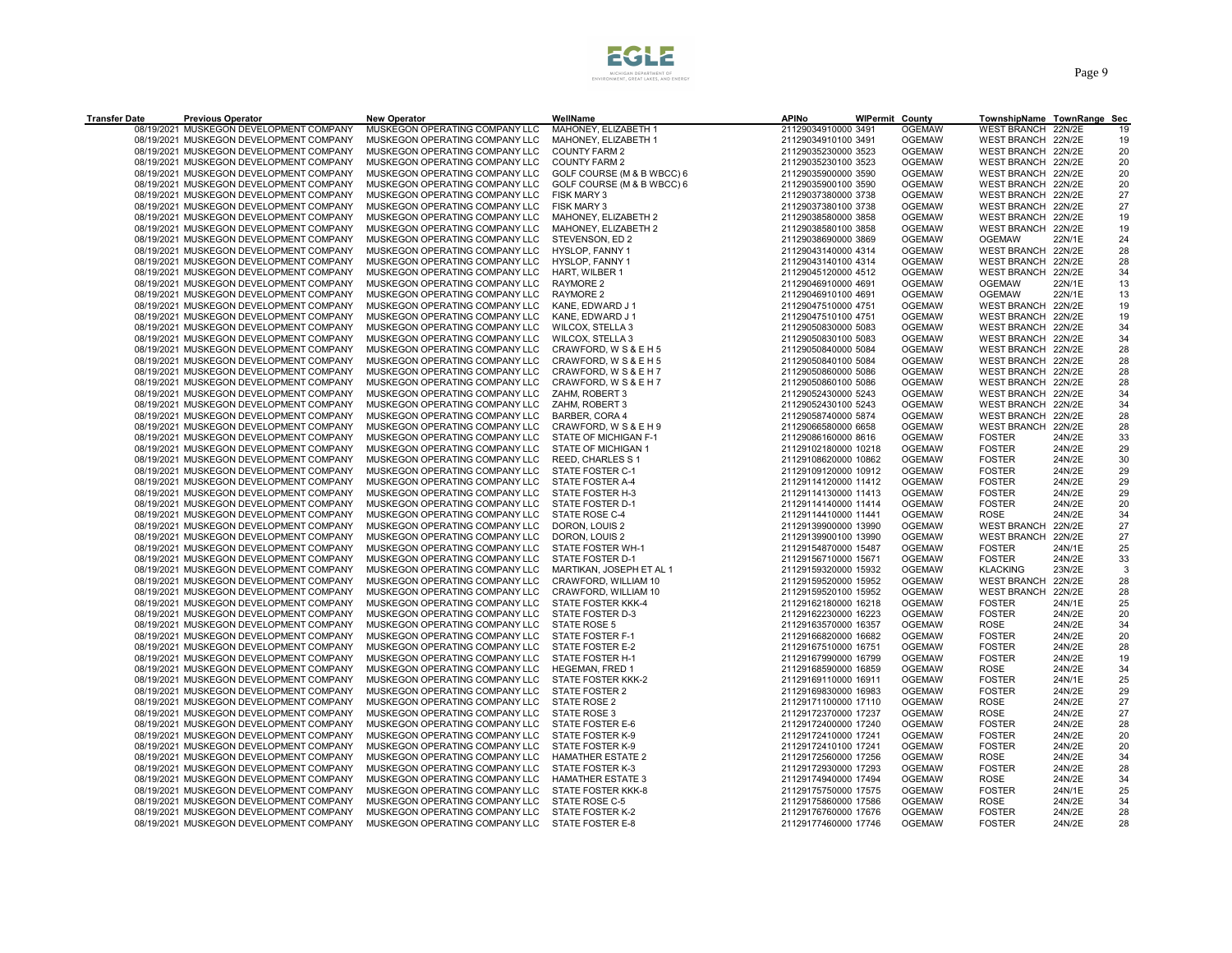| <b>Transfer Date</b> | <b>Previous Operator</b>                | <b>New Operator</b>            | WellName                | <b>APINO</b>                                 | <b>WIPermit County</b> |                                | TownshipName TownRange Sec               |        |    |
|----------------------|-----------------------------------------|--------------------------------|-------------------------|----------------------------------------------|------------------------|--------------------------------|------------------------------------------|--------|----|
|                      | 08/19/2021 MUSKEGON DEVELOPMENT COMPANY | MUSKEGON OPERATING COMPANY LLC | STATE FOSTER "A" 10     | 21129178800000 17880                         |                        | <b>OGEMAW</b>                  | <b>FOSTER</b>                            | 24N/2E | 30 |
|                      | 08/19/2021 MUSKEGON DEVELOPMENT COMPANY | MUSKEGON OPERATING COMPANY LLC | STATE FOSTER "K" 7      | 21129178830000 17883                         |                        | <b>OGEMAW</b>                  | <b>FOSTER</b>                            | 24N/2E | 28 |
|                      | 08/19/2021 MUSKEGON DEVELOPMENT COMPANY | MUSKEGON OPERATING COMPANY LLC | STATE FOSTER H-5        | 21129181500000 18150                         |                        | <b>OGEMAW</b>                  | <b>FOSTER</b>                            | 24N/1E | 25 |
|                      | 08/19/2021 MUSKEGON DEVELOPMENT COMPANY | MUSKEGON OPERATING COMPANY LLC | STATE FOSTER "A" 1      | 21129184600000 18460                         |                        | <b>OGEMAW</b>                  | <b>FOSTER</b>                            | 24N/2E | 29 |
|                      | 08/19/2021 MUSKEGON DEVELOPMENT COMPANY | MUSKEGON OPERATING COMPANY LLC | STATE FOSTER "C" 4      | 21129186130000 18613                         |                        | <b>OGEMAW</b>                  | <b>FOSTER</b>                            | 24N/1E | 24 |
|                      | 08/19/2021 MUSKEGON DEVELOPMENT COMPANY | MUSKEGON OPERATING COMPANY LLC | STATE FOSTER "K" 6      | 21129187520000 18752                         |                        | <b>OGEMAW</b>                  | <b>FOSTER</b>                            | 24N/2E | 28 |
|                      | 08/19/2021 MUSKEGON DEVELOPMENT COMPANY | MUSKEGON OPERATING COMPANY LLC | STATE FOSTER "C" 5      | 21129187550000 18755                         |                        | <b>OGEMAW</b>                  | <b>FOSTER</b>                            | 24N/2E | 33 |
|                      | 08/19/2021 MUSKEGON DEVELOPMENT COMPANY | MUSKEGON OPERATING COMPANY LLC | STATE FOSTER A-2-A      | 21129187810000 18781                         |                        | <b>OGEMAW</b>                  | <b>FOSTER</b>                            | 24N/2E | 29 |
|                      | 08/19/2021 MUSKEGON DEVELOPMENT COMPANY | MUSKEGON OPERATING COMPANY LLC | <b>STATE FOSTER K-4</b> | 21129189170000 18917                         |                        | <b>OGEMAW</b>                  | <b>FOSTER</b>                            | 24N/2E | 28 |
|                      | 08/19/2021 MUSKEGON DEVELOPMENT COMPANY | MUSKEGON OPERATING COMPANY LLC | <b>STATE FOSTER K-4</b> | 21129189170100 18917                         |                        | <b>OGEMAW</b>                  | <b>FOSTER</b>                            | 24N/2E | 28 |
|                      | 08/19/2021 MUSKEGON DEVELOPMENT COMPANY | MUSKEGON OPERATING COMPANY LLC | STATE FOSTER F-6        | 21129190200000 19020                         |                        | <b>OGEMAW</b>                  | <b>FOSTER</b>                            | 24N/2E | 29 |
|                      | 08/19/2021 MUSKEGON DEVELOPMENT COMPANY | MUSKEGON OPERATING COMPANY LLC | STATE ROSE 8            | 21129196290000 19629                         |                        | <b>OGEMAW</b>                  | <b>ROSE</b>                              | 24N/2E | 34 |
|                      | 08/19/2021 MUSKEGON DEVELOPMENT COMPANY | MUSKEGON OPERATING COMPANY LLC | STATE FOSTER D-6        | 21129196300000 19630                         |                        | <b>OGEMAW</b>                  | <b>FOSTER</b>                            | 24N/2E | 20 |
|                      | 08/19/2021 MUSKEGON DEVELOPMENT COMPANY | MUSKEGON OPERATING COMPANY LLC | STATE FOSTER A-12       | 21129228430000 22843                         |                        | <b>OGEMAW</b>                  | <b>FOSTER</b>                            | 24N/2E | 32 |
|                      | 08/19/2021 MUSKEGON DEVELOPMENT COMPANY | MUSKEGON OPERATING COMPANY LLC | STATE FOSTER A-15       | 21129228540000 22854                         |                        | <b>OGEMAW</b>                  | <b>FOSTER</b>                            | 24N/2E | 32 |
|                      | 08/19/2021 MUSKEGON DEVELOPMENT COMPANY | MUSKEGON OPERATING COMPANY LLC | GROW, H4                | 21129283990000 28399                         |                        | <b>OGEMAW</b>                  | WEST BRANCH 22N/2E                       |        | 35 |
|                      | 08/19/2021 MUSKEGON DEVELOPMENT COMPANY | MUSKEGON OPERATING COMPANY LLC | FISHER, JAMES 3         | 21129289380000 28938                         |                        | <b>OGEMAW</b>                  | WEST BRANCH 22N/2E                       |        | 35 |
|                      | 08/19/2021 MUSKEGON DEVELOPMENT COMPANY | MUSKEGON OPERATING COMPANY LLC | GROW, HC 7              | 21129297640000 29764                         |                        | <b>OGEMAW</b>                  | WEST BRANCH 22N/2E                       |        | 35 |
|                      | 08/19/2021 MUSKEGON DEVELOPMENT COMPANY | MUSKEGON OPERATING COMPANY LLC | PERKINS, G3             | 21129297650000 29765                         |                        | <b>OGEMAW</b>                  | WEST BRANCH 22N/2E                       |        | 35 |
|                      | 08/19/2021 MUSKEGON DEVELOPMENT COMPANY | MUSKEGON OPERATING COMPANY LLC | FISHER, J 5             | 21129297670000 29767                         |                        | <b>OGEMAW</b>                  | WEST BRANCH 22N/2E                       |        | 35 |
|                      | 08/19/2021 MUSKEGON DEVELOPMENT COMPANY | MUSKEGON OPERATING COMPANY LLC | HART, J3                | 21129309160000 30916                         |                        | <b>OGEMAW</b>                  | WEST BRANCH 22N/2E                       |        | 34 |
|                      | 08/19/2021 MUSKEGON DEVELOPMENT COMPANY | MUSKEGON OPERATING COMPANY LLC | VALLEY, M3              | 21129309200000 30920                         |                        | <b>OGEMAW</b>                  | WEST BRANCH 22N/2E                       |        | 35 |
|                      | 08/19/2021 MUSKEGON DEVELOPMENT COMPANY | MUSKEGON OPERATING COMPANY LLC | FISK, M4                | 21129309250000 30925                         |                        | <b>OGEMAW</b>                  | WEST BRANCH 22N/2E                       |        | 27 |
|                      | 08/19/2021 MUSKEGON DEVELOPMENT COMPANY | MUSKEGON OPERATING COMPANY LLC | SUTHERLAND, J3          | 21129309800000 30980                         |                        | <b>OGEMAW</b>                  | WEST BRANCH 22N/2E                       |        | 35 |
|                      | 08/19/2021 MUSKEGON DEVELOPMENT COMPANY | MUSKEGON OPERATING COMPANY LLC | FISK, M 6               | 21129311140000 31114                         |                        | <b>OGEMAW</b>                  | WEST BRANCH 22N/2E                       |        | 27 |
|                      | 08/19/2021 MUSKEGON DEVELOPMENT COMPANY | MUSKEGON OPERATING COMPANY LLC | WILCOX, S 5             | 21129311490000 31149                         |                        | <b>OGEMAW</b>                  | WEST BRANCH 22N/2E                       |        | 34 |
|                      | 08/19/2021 MUSKEGON DEVELOPMENT COMPANY | MUSKEGON OPERATING COMPANY LLC | HART, J 6               | 21129311500000 31150                         |                        | <b>OGEMAW</b>                  | WEST BRANCH 22N/2E                       |        | 34 |
|                      | 08/19/2021 MUSKEGON DEVELOPMENT COMPANY | MUSKEGON OPERATING COMPANY LLC | REINHARDT. H 2          | 21129311590000 31159                         |                        | <b>OGEMAW</b>                  | WEST BRANCH 22N/2E                       |        | 35 |
|                      | 08/19/2021 MUSKEGON DEVELOPMENT COMPANY | MUSKEGON OPERATING COMPANY LLC | BAUMCHEN, H3            | 21129316190000 31619                         |                        | <b>OGEMAW</b>                  | WEST BRANCH 22N/2E                       |        | 27 |
|                      | 08/19/2021 MUSKEGON DEVELOPMENT COMPANY | MUSKEGON OPERATING COMPANY LLC | PERKINS, G 6            | 21129316660000 31666                         |                        | <b>OGEMAW</b>                  | WEST BRANCH 22N/2E                       |        | 35 |
|                      | 08/19/2021 MUSKEGON DEVELOPMENT COMPANY | MUSKEGON OPERATING COMPANY LLC | VALLEY, M4              |                                              |                        | <b>OGEMAW</b>                  | WEST BRANCH 22N/2E                       |        | 35 |
|                      | 08/19/2021 MUSKEGON DEVELOPMENT COMPANY | MUSKEGON OPERATING COMPANY LLC |                         | 21129316680000 31668                         |                        |                                | WEST BRANCH 22N/2E                       |        | 34 |
|                      | 08/19/2021 MUSKEGON DEVELOPMENT COMPANY | MUSKEGON OPERATING COMPANY LLC | ZAHM, R 4<br>DORAN, L 5 | 21129316690000 31669<br>21129321430000 32143 |                        | <b>OGEMAW</b><br><b>OGEMAW</b> | WEST BRANCH 22N/2E                       |        | 27 |
|                      | 08/19/2021 MUSKEGON DEVELOPMENT COMPANY | MUSKEGON OPERATING COMPANY LLC | HART, J7                | 21129321450000 32145                         |                        | <b>OGEMAW</b>                  | WEST BRANCH 22N/2E                       |        | 34 |
|                      | 08/19/2021 MUSKEGON DEVELOPMENT COMPANY | MUSKEGON OPERATING COMPANY LLC | ESTEY, F6               |                                              |                        |                                |                                          |        | 28 |
|                      |                                         | MUSKEGON OPERATING COMPANY LLC |                         | 21129324310000 32431                         |                        | <b>OGEMAW</b>                  | WEST BRANCH 22N/2E<br>WEST BRANCH 22N/2E |        | 27 |
|                      | 08/19/2021 MUSKEGON DEVELOPMENT COMPANY |                                | FISK, M8                | 21129324320000 32432                         |                        | <b>OGEMAW</b>                  |                                          |        |    |
|                      | 08/19/2021 MUSKEGON DEVELOPMENT COMPANY | MUSKEGON OPERATING COMPANY LLC | NELSON, V"A" 3          | 21129324330000 32433                         |                        | <b>OGEMAW</b>                  | WEST BRANCH 22N/2E                       |        | 34 |
|                      | 08/19/2021 MUSKEGON DEVELOPMENT COMPANY | MUSKEGON OPERATING COMPANY LLC | WILCOX, W 3             | 21129324340000 32434                         |                        | <b>OGEMAW</b>                  | WEST BRANCH 22N/2E                       |        | 34 |
|                      | 08/19/2021 MUSKEGON DEVELOPMENT COMPANY | MUSKEGON OPERATING COMPANY LLC | REINHARDT, A "B" 3      | 21129324350000 32435                         |                        | <b>OGEMAW</b>                  | WEST BRANCH 22N/2E                       |        | 27 |
|                      | 08/19/2021 MUSKEGON DEVELOPMENT COMPANY | MUSKEGON OPERATING COMPANY LLC | HART W 2                | 21129329750000 32975                         |                        | <b>OGEMAW</b>                  | WEST BRANCH 22N/2E                       |        | 34 |
|                      | 08/19/2021 MUSKEGON DEVELOPMENT COMPANY | MUSKEGON OPERATING COMPANY LLC | <b>EASTEY 7</b>         | 21129329760000 32976                         |                        | <b>OGEMAW</b>                  | WEST BRANCH 22N/2E                       |        | 28 |
|                      | 08/19/2021 MUSKEGON DEVELOPMENT COMPANY | MUSKEGON OPERATING COMPANY LLC | DORON L 6               | 21129329990000 32999                         |                        | <b>OGEMAW</b>                  | WEST BRANCH 22N/2E                       |        | 27 |
|                      | 08/19/2021 MUSKEGON DEVELOPMENT COMPANY | MUSKEGON OPERATING COMPANY LLC | VALLEY, M5              | 21129330420000 33042                         |                        | <b>OGEMAW</b>                  | WEST BRANCH 22N/2E                       |        | 35 |
|                      | 08/19/2021 MUSKEGON DEVELOPMENT COMPANY | MUSKEGON OPERATING COMPANY LLC | JENSEN, MARIE 3         | 21129330430000 33043                         |                        | <b>OGEMAW</b>                  | WEST BRANCH 22N/2E                       |        | 35 |
|                      | 08/19/2021 MUSKEGON DEVELOPMENT COMPANY | MUSKEGON OPERATING COMPANY LLC | HART. JOHN 8            | 21129330610000 33061                         |                        | <b>OGEMAW</b>                  | WEST BRANCH 22N/2E                       |        | 34 |
|                      | 08/19/2021 MUSKEGON DEVELOPMENT COMPANY | MUSKEGON OPERATING COMPANY LLC | BAUMCHEN, H B 5         | 21129330620000 33062                         |                        | <b>OGEMAW</b>                  | WEST BRANCH 22N/2E                       |        | 27 |
|                      | 08/19/2021 MUSKEGON DEVELOPMENT COMPANY | MUSKEGON OPERATING COMPANY LLC | ZAHM, R 5               | 21129337200000 33720                         |                        | <b>OGEMAW</b>                  | WEST BRANCH 22N/2E                       |        | 33 |
|                      | 08/19/2021 MUSKEGON DEVELOPMENT COMPANY | MUSKEGON OPERATING COMPANY LLC | DORON, L7               | 21129337630000 33763                         |                        | <b>OGEMAW</b>                  | WEST BRANCH 22N/2E                       |        | 27 |
|                      | 08/19/2021 MUSKEGON DEVELOPMENT COMPANY | MUSKEGON OPERATING COMPANY LLC | NELSON, V2              | 21129337650000 33765                         |                        | <b>OGEMAW</b>                  | WEST BRANCH 22N/2E                       |        | 26 |
|                      | 08/19/2021 MUSKEGON DEVELOPMENT COMPANY | MUSKEGON OPERATING COMPANY LLC | DORON, L. 8             | 21129338330000 33833                         |                        | <b>OGEMAW</b>                  | WEST BRANCH 22N/2E                       |        | 27 |
|                      | 08/19/2021 MUSKEGON DEVELOPMENT COMPANY | MUSKEGON OPERATING COMPANY LLC | WILCOX, U & E 3         | 21129347200000 34720                         |                        | <b>OGEMAW</b>                  | WEST BRANCH 22N/2E                       |        | 28 |
|                      | 08/19/2021 MUSKEGON DEVELOPMENT COMPANY | MUSKEGON OPERATING COMPANY LLC | HART W.3                | 21129347210000 34721                         |                        | <b>OGEMAW</b>                  | WEST BRANCH 22N/2E                       |        | 34 |
|                      | 08/19/2021 MUSKEGON DEVELOPMENT COMPANY | MUSKEGON OPERATING COMPANY LLC | HART J.9                | 21129347220000 34722                         |                        | <b>OGEMAW</b>                  | WEST BRANCH 22N/2E                       |        | 34 |
|                      | 08/19/2021 MUSKEGON DEVELOPMENT COMPANY | MUSKEGON OPERATING COMPANY LLC | PERKINS G. 7            | 21129347250000 34725                         |                        | <b>OGEMAW</b>                  | WEST BRANCH 22N/2E                       |        | 35 |
|                      | 08/19/2021 MUSKEGON DEVELOPMENT COMPANY | MUSKEGON OPERATING COMPANY LLC | ZAHM, R 6               | 21129348190000 34819                         |                        | <b>OGEMAW</b>                  | WEST BRANCH 22N/2E                       |        | 33 |
|                      | 08/19/2021 MUSKEGON DEVELOPMENT COMPANY | MUSKEGON OPERATING COMPANY LLC | HORSELL, H2             | 21129348200000 34820                         |                        | <b>OGEMAW</b>                  | WEST BRANCH 22N/2E                       |        | 28 |
|                      | 08/19/2021 MUSKEGON DEVELOPMENT COMPANY | MUSKEGON OPERATING COMPANY LLC | HORSELL, H3             | 21129348470000 34847                         |                        | <b>OGEMAW</b>                  | WEST BRANCH 22N/2E                       |        | 28 |
|                      | 08/19/2021 MUSKEGON DEVELOPMENT COMPANY | MUSKEGON OPERATING COMPANY LLC | HUSTED, C. 4            | 21129358050000 35805                         |                        | <b>OGEMAW</b>                  | WEST BRANCH 22N/2E                       |        | 36 |
|                      | 08/19/2021 MUSKEGON DEVELOPMENT COMPANY | MUSKEGON OPERATING COMPANY LLC | FISK, F2                | 21129358070000 35807                         |                        | <b>OGEMAW</b>                  | WEST BRANCH 22N/2E                       |        | 28 |
|                      | 08/19/2021 MUSKEGON DEVELOPMENT COMPANY | MUSKEGON OPERATING COMPANY LLC | HUSTED, C 5             | 21129358180000 35818                         |                        | <b>OGEMAW</b>                  | WEST BRANCH 22N/2E                       |        | 36 |
|                      | 08/19/2021 MUSKEGON DEVELOPMENT COMPANY | MUSKEGON OPERATING COMPANY LLC | NELSON, V.4             | 21129358280000 35828                         |                        | <b>OGEMAW</b>                  | WEST BRANCH 22N/2E                       |        | 26 |
|                      | 08/19/2021 MUSKEGON DEVELOPMENT COMPANY | MUSKEGON OPERATING COMPANY LLC | <b>HART, J10</b>        | 21129358380000 35838                         |                        | <b>OGEMAW</b>                  | WEST BRANCH 22N/2E                       |        | 34 |
|                      | 08/19/2021 MUSKEGON DEVELOPMENT COMPANY | MUSKEGON OPERATING COMPANY LLC | DACK L 2                | 21129365860000 36586                         |                        | <b>OGEMAW</b>                  | WEST BRANCH 22N/2E                       |        | 21 |
|                      | 08/19/2021 MUSKEGON DEVELOPMENT COMPANY | MUSKEGON OPERATING COMPANY LLC | HYSLOP, F3              | 21129366760000 36676                         |                        | <b>OGEMAW</b>                  | WEST BRANCH 22N/2E                       |        | 28 |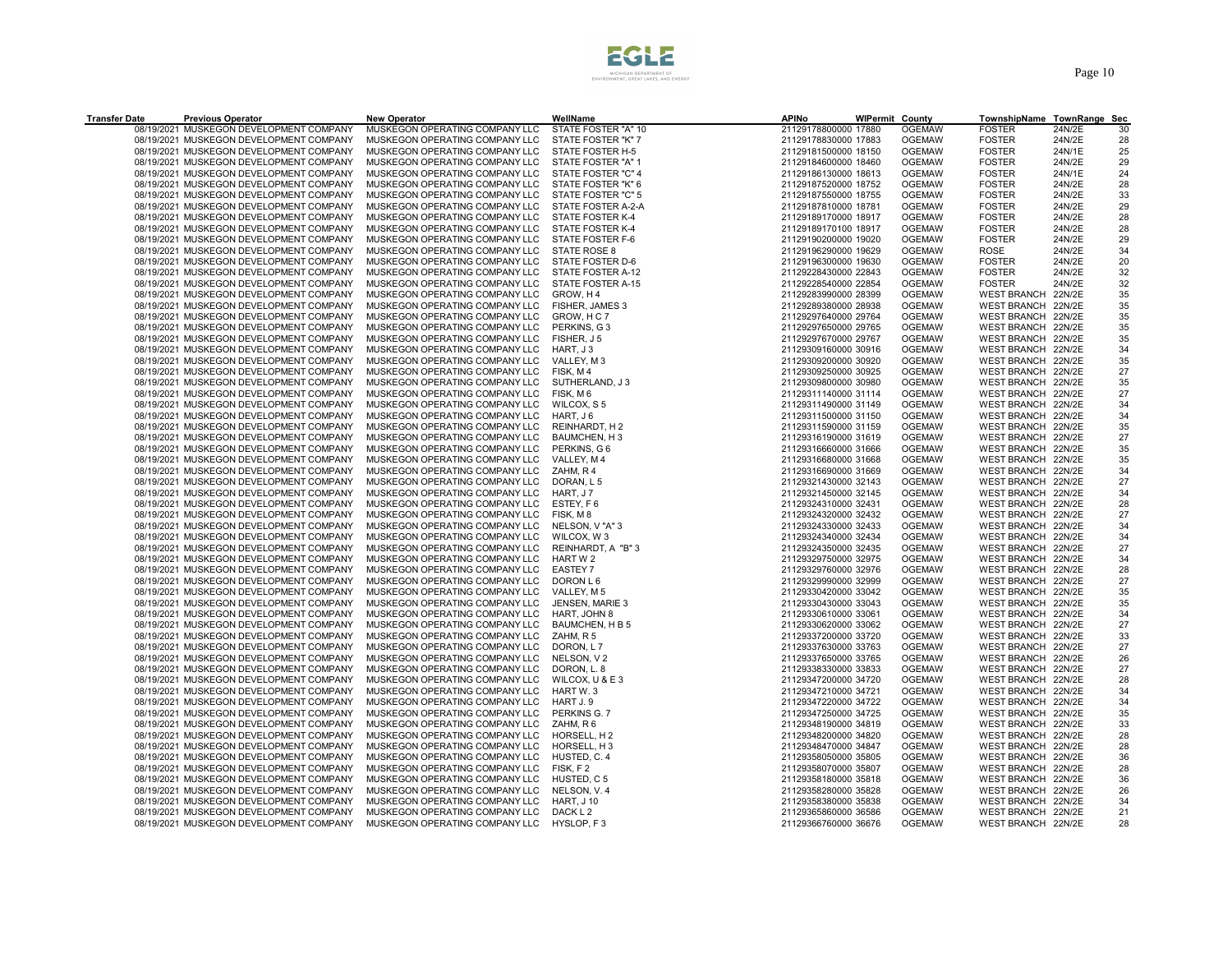| <b>Transfer Date</b> | <b>Previous Operator</b>                | <b>New Operator</b>            | WellName                    | <b>APINO</b>                                 | <b>WIPermit County</b> |                                | TownshipName TownRange Sec       |                  |    |
|----------------------|-----------------------------------------|--------------------------------|-----------------------------|----------------------------------------------|------------------------|--------------------------------|----------------------------------|------------------|----|
|                      | 08/19/2021 MUSKEGON DEVELOPMENT COMPANY | MUSKEGON OPERATING COMPANY LLC | NELSON, V"A" 5              | 21129366780000 36678                         |                        | <b>OGEMAW</b>                  | WEST BRANCH 22N/2E               |                  | 34 |
|                      | 08/19/2021 MUSKEGON DEVELOPMENT COMPANY | MUSKEGON OPERATING COMPANY LLC | ESTEY, F8                   | 21129372150000 37215                         |                        | <b>OGEMAW</b>                  | WEST BRANCH 22N/2E               |                  | 28 |
|                      | 08/19/2021 MUSKEGON DEVELOPMENT COMPANY | MUSKEGON OPERATING COMPANY LLC | FISK, F3                    | 21129372160000 37216                         |                        | <b>OGEMAW</b>                  | WEST BRANCH 22N/2E               |                  | 28 |
|                      | 08/19/2021 MUSKEGON DEVELOPMENT COMPANY | MUSKEGON OPERATING COMPANY LLC | ZAHM, R 7                   | 21129372190000 37219                         |                        | <b>OGEMAW</b>                  | WEST BRANCH 22N/2E               |                  | 33 |
|                      | 08/19/2021 MUSKEGON DEVELOPMENT COMPANY | MUSKEGON OPERATING COMPANY LLC | HART, W4                    | 21129372350000 37235                         |                        | <b>OGEMAW</b>                  | WEST BRANCH 22N/2E               |                  | 34 |
|                      | 08/19/2021 MUSKEGON DEVELOPMENT COMPANY | MUSKEGON OPERATING COMPANY LLC | <b>BUCKINGHAM, F5</b>       | 21129373470000 37347                         |                        | <b>OGEMAW</b>                  | WEST BRANCH 22N/2E               |                  | 26 |
|                      | 08/19/2021 MUSKEGON DEVELOPMENT COMPANY | MUSKEGON OPERATING COMPANY LLC | HORSELL, R 5                | 21129376640000 37664                         |                        | <b>OGEMAW</b>                  | WEST BRANCH 22N/2E               |                  | 28 |
|                      | 08/19/2021 MUSKEGON DEVELOPMENT COMPANY | MUSKEGON OPERATING COMPANY LLC | WEST BRANCH COUNTRY CLUB 8  | 21129393580000 39358                         |                        | <b>OGEMAW</b>                  | WEST BRANCH 22N/2E               |                  | 20 |
|                      | 08/19/2021 MUSKEGON DEVELOPMENT COMPANY | MUSKEGON OPERATING COMPANY LLC | WEST BRANCH COUNTRY CLUB 9  | 21129393730000 39373                         |                        | <b>OGEMAW</b>                  | WEST BRANCH 22N/2E               |                  | 20 |
|                      | 08/19/2021 MUSKEGON DEVELOPMENT COMPANY | MUSKEGON OPERATING COMPANY LLC | STATE FOSTER E-9            | 21129398400000 39840                         |                        | <b>OGEMAW</b>                  | <b>FOSTER</b>                    | 24N/2E           | 28 |
|                      | 08/19/2021 MUSKEGON DEVELOPMENT COMPANY | MUSKEGON OPERATING COMPANY LLC | STATE FOSTER "A" 16         | 21129398410000 39841                         |                        | <b>OGEMAW</b>                  | <b>FOSTER</b>                    | 24N/2E           | 29 |
|                      | 08/19/2021 MUSKEGON DEVELOPMENT COMPANY | MUSKEGON OPERATING COMPANY LLC | WEST BRANCH COUNTRY CLUB 10 | 21129398530000 39853                         |                        | <b>OGEMAW</b>                  | WEST BRANCH 22N/2E               |                  | 20 |
|                      | 08/19/2021 MUSKEGON DEVELOPMENT COMPANY | MUSKEGON OPERATING COMPANY LLC | <b>JACKSON 2</b>            | 21129399200000 39920                         |                        | <b>OGEMAW</b>                  | WEST BRANCH 22N/2E               |                  | 19 |
|                      | 08/19/2021 MUSKEGON DEVELOPMENT COMPANY | MUSKEGON OPERATING COMPANY LLC | ALLEN, H2                   | 21129399210000 39921                         |                        | <b>OGEMAW</b>                  | WEST BRANCH 22N/2E               |                  | 20 |
|                      | 08/19/2021 MUSKEGON DEVELOPMENT COMPANY | MUSKEGON OPERATING COMPANY LLC | JONES & DURHAM A/C 31       | 21129400120000 40012                         |                        | <b>OGEMAW</b>                  | WEST BRANCH 22N/2E               |                  | 20 |
|                      | 08/19/2021 MUSKEGON DEVELOPMENT COMPANY | MUSKEGON OPERATING COMPANY LLC | GUILFORD, A.O.3             | 21129404220000 40422                         |                        | <b>OGEMAW</b>                  | WEST BRANCH 22N/2E               |                  | 29 |
|                      | 08/19/2021 MUSKEGON DEVELOPMENT COMPANY | MUSKEGON OPERATING COMPANY LLC | SCHUBERT, H. A/C 14         | 21129404320000 40432                         |                        | <b>OGEMAW</b>                  | WEST BRANCH 22N/2E               |                  | 18 |
|                      | 08/19/2021 MUSKEGON DEVELOPMENT COMPANY | MUSKEGON OPERATING COMPANY LLC | <b>JACKSON 3</b>            | 21129404820000 40482                         |                        | <b>OGEMAW</b>                  | WEST BRANCH 22N/2E               |                  | 19 |
|                      | 08/19/2021 MUSKEGON DEVELOPMENT COMPANY | MUSKEGON OPERATING COMPANY LLC | DONOVAN, J.M. A/C 16        | 21129404840000 40484                         |                        | <b>OGEMAW</b>                  | WEST BRANCH 22N/2E               |                  | 19 |
|                      | 08/19/2021 MUSKEGON DEVELOPMENT COMPANY | MUSKEGON OPERATING COMPANY LLC | SHULTY, H. W. 2             | 21129405470000 40547                         |                        | <b>OGEMAW</b>                  | WEST BRANCH 22N/2E               |                  | 29 |
|                      | 08/19/2021 MUSKEGON DEVELOPMENT COMPANY | MUSKEGON OPERATING COMPANY LLC | DONOVAN, J. M. A/C 15       | 21129405730000 40573                         |                        | <b>OGEMAW</b>                  | WEST BRANCH 22N/2E               |                  | 19 |
|                      | 08/19/2021 MUSKEGON DEVELOPMENT COMPANY | MUSKEGON OPERATING COMPANY LLC | STATE FOSTER RCU 1-20       | 21129620000000 61451                         |                        | <b>OGEMAW</b>                  | <b>FOSTER</b>                    | 24N/2E           | 20 |
|                      | 08/19/2021 MUSKEGON DEVELOPMENT COMPANY | MUSKEGON OPERATING COMPANY LLC | STATE FOSTER RCU 1-28       | 21129620010000 61452                         |                        | <b>OGEMAW</b>                  | <b>FOSTER</b>                    | 24N/2E           | 28 |
|                      | 08/19/2021 MUSKEGON DEVELOPMENT COMPANY | MUSKEGON OPERATING COMPANY LLC | STATE FOSTER RCU 3-28       | 21129620020000 61453                         |                        | <b>OGEMAW</b>                  | <b>FOSTER</b>                    | 24N/2E           | 28 |
|                      | 08/19/2021 MUSKEGON DEVELOPMENT COMPANY | MUSKEGON OPERATING COMPANY LLC | <b>BWR D3-25</b>            | 21137406830000 40683                         |                        | <b>OTSEGO</b>                  | <b>CHESTER</b>                   | 29N/2W           | 25 |
|                      | 08/19/2021 MUSKEGON DEVELOPMENT COMPANY | MUSKEGON OPERATING COMPANY LLC | <b>BWR A4-26</b>            | 21137410220000 41022                         |                        | <b>OTSEGO</b>                  | <b>CHESTER</b>                   | 29N/2W           | 26 |
|                      | 08/19/2021 MUSKEGON DEVELOPMENT COMPANY | MUSKEGON OPERATING COMPANY LLC | <b>BWR B1-25</b>            | 21137410230000 41023                         |                        | <b>OTSEGO</b>                  | <b>CHESTER</b>                   | 29N/2W           | 25 |
|                      | 08/19/2021 MUSKEGON DEVELOPMENT COMPANY | MUSKEGON OPERATING COMPANY LLC | <b>BWR C2-25</b>            | 21137410240000 41024                         |                        | <b>OTSEGO</b>                  | <b>CHESTER</b>                   | 29N/2W           | 25 |
|                      | 08/19/2021 MUSKEGON DEVELOPMENT COMPANY | MUSKEGON OPERATING COMPANY LLC | <b>BWR B3-36</b>            | 21137410400000 41040                         |                        | <b>OTSEGO</b>                  | <b>CHESTER</b>                   | 29N/2W           | 36 |
|                      | 08/19/2021 MUSKEGON DEVELOPMENT COMPANY | MUSKEGON OPERATING COMPANY LLC | <b>BWR C2-36</b>            | 21137410870000 41087                         |                        | <b>OTSEGO</b>                  | <b>CHESTER</b>                   | 29N/2W           | 36 |
|                      | 08/19/2021 MUSKEGON DEVELOPMENT COMPANY | MUSKEGON OPERATING COMPANY LLC | <b>BWR C2-36 HD</b>         | 21137410870100 41087                         |                        | <b>OTSEGO</b>                  |                                  | 29N/2W           | 36 |
|                      | 08/19/2021 MUSKEGON DEVELOPMENT COMPANY | MUSKEGON OPERATING COMPANY LLC | BWR C2-36 SUMP              | 21137410870200 41087                         |                        | <b>OTSEGO</b>                  | <b>CHESTER</b><br><b>CHESTER</b> | 29N/2W           | 36 |
|                      | 08/19/2021 MUSKEGON DEVELOPMENT COMPANY | MUSKEGON OPERATING COMPANY LLC | <b>BWR B3-25</b>            | 21137410880000 41088                         |                        | <b>OTSEGO</b>                  | <b>CHESTER</b>                   | 29N/2W           | 25 |
|                      | 08/19/2021 MUSKEGON DEVELOPMENT COMPANY | MUSKEGON OPERATING COMPANY LLC | <b>BWR A2-36</b>            | 21137411650000 41165                         |                        | <b>OTSEGO</b>                  | <b>CHESTER</b>                   | 29N/2W           | 36 |
|                      | 08/19/2021 MUSKEGON DEVELOPMENT COMPANY | MUSKEGON OPERATING COMPANY LLC | <b>BWR A2-36 HD</b>         | 21137411650100 41165                         |                        | <b>OTSEGO</b>                  | <b>CHESTER</b>                   | 29N/2W           | 36 |
|                      | 08/19/2021 MUSKEGON DEVELOPMENT COMPANY | MUSKEGON OPERATING COMPANY LLC | BWR A2-36 SUMP              | 21137411650200 41165                         |                        | <b>OTSEGO</b>                  | <b>CHESTER</b>                   | 29N/2W           | 36 |
|                      | 08/19/2021 MUSKEGON DEVELOPMENT COMPANY | MUSKEGON OPERATING COMPANY LLC | BLUE WATER REALTY B 1-26    | 21137412440000 41244                         |                        | <b>OTSEGO</b>                  | <b>CHESTER</b>                   | 29N/2W           | 26 |
|                      | 08/19/2021 MUSKEGON DEVELOPMENT COMPANY | MUSKEGON OPERATING COMPANY LLC | BLUE WATER REALTY B 3-26    | 21137412450000 41245                         |                        | <b>OTSEGO</b>                  | <b>CHESTER</b>                   | 29N/2W           | 26 |
|                      | 08/19/2021 MUSKEGON DEVELOPMENT COMPANY | MUSKEGON OPERATING COMPANY LLC | BLUE WATER REALTY A 1-26    | 21137412460000 41246                         |                        | <b>OTSEGO</b>                  | <b>CHESTER</b>                   | 29N/2W           | 26 |
|                      | 08/19/2021 MUSKEGON DEVELOPMENT COMPANY | MUSKEGON OPERATING COMPANY LLC | BLUE WATER REALTY A 3-26    | 21137412470000 41247                         |                        | <b>OTSEGO</b>                  | <b>CHESTER</b>                   | 29N/2W           | 26 |
|                      | 08/19/2021 MUSKEGON DEVELOPMENT COMPANY | MUSKEGON OPERATING COMPANY LLC | BLUE WATER REALTY C 4-25    | 21137412480000 41248                         |                        | <b>OTSEGO</b>                  | <b>CHESTER</b>                   | 29N/2W           | 25 |
|                      | 08/19/2021 MUSKEGON DEVELOPMENT COMPANY | MUSKEGON OPERATING COMPANY LLC | BLUE WATER REALTY A 4-27    | 21137412490000 41249                         |                        | <b>OTSEGO</b>                  | <b>CHESTER</b>                   | 29N/2W           | 27 |
|                      | 08/19/2021 MUSKEGON DEVELOPMENT COMPANY | MUSKEGON OPERATING COMPANY LLC | <b>REESE "A" 1-29</b>       | 21137415220000 41522                         |                        | <b>OTSEGO</b>                  | <b>CHARLTON</b>                  | 29N/1W           | 29 |
|                      | 08/19/2021 MUSKEGON DEVELOPMENT COMPANY | MUSKEGON OPERATING COMPANY LLC | <b>REESE "D" 2-20</b>       | 21137415230000 41523                         |                        | <b>OTSEGO</b>                  | <b>CHARLTON</b>                  | 29N/1W           | 20 |
|                      | 08/19/2021 MUSKEGON DEVELOPMENT COMPANY | MUSKEGON OPERATING COMPANY LLC | REESE "B" 4-29              | 21137415240000 41524                         |                        | <b>OTSEGO</b>                  | <b>CHARLTON</b>                  | 29N/1W           | 29 |
|                      | 08/19/2021 MUSKEGON DEVELOPMENT COMPANY | MUSKEGON OPERATING COMPANY LLC | <b>REESE "B" 2-29</b>       | 21137415250000 41525                         |                        | <b>OTSEGO</b>                  | CHARLTON                         | 29N/1W           | 29 |
|                      | 08/19/2021 MUSKEGON DEVELOPMENT COMPANY | MUSKEGON OPERATING COMPANY LLC | TARVAINEN "D" 4-30          | 21137415260000 41526                         |                        | <b>OTSEGO</b>                  | <b>CHARLTON</b>                  | 29N/1W           | 30 |
|                      | 08/19/2021 MUSKEGON DEVELOPMENT COMPANY | MUSKEGON OPERATING COMPANY LLC | DINSMORE B3-13              | 21137418680000 41868                         |                        | <b>OTSEGO</b>                  | <b>CHESTER</b>                   | 30N/2W           | 13 |
|                      | 08/19/2021 MUSKEGON DEVELOPMENT COMPANY | MUSKEGON OPERATING COMPANY LLC | DINSMORE B4-13              | 21137418690000 41869                         |                        | <b>OTSEGO</b>                  | <b>CHESTER</b>                   | 30N/2W           | 13 |
|                      | 08/19/2021 MUSKEGON DEVELOPMENT COMPANY | MUSKEGON OPERATING COMPANY LLC | <b>BWR A1-25</b>            | 21137421610000 42161                         |                        | <b>OTSEGO</b>                  | <b>CHESTER</b>                   | 29N/2W           | 25 |
|                      | 08/19/2021 MUSKEGON DEVELOPMENT COMPANY | MUSKEGON OPERATING COMPANY LLC | <b>BWR A2-26</b>            | 21137421790000 42179                         |                        | <b>OTSEGO</b>                  | <b>CHESTER</b>                   | 29N/2W           | 26 |
|                      | 08/19/2021 MUSKEGON DEVELOPMENT COMPANY | MUSKEGON OPERATING COMPANY LLC | TARVAINEN C4-30             | 21137421960000 42196                         |                        | <b>OTSEGO</b>                  | CHARLTON                         | 29N/1W           | 30 |
|                      | 08/19/2021 MUSKEGON DEVELOPMENT COMPANY | MUSKEGON OPERATING COMPANY LLC | DE MICHELE C1-28            | 21137422150000 42215                         |                        | <b>OTSEGO</b>                  | CHARLTON                         | 29N/1W           | 28 |
|                      | 08/19/2021 MUSKEGON DEVELOPMENT COMPANY | MUSKEGON OPERATING COMPANY LLC | PASSON D4-14                | 21137422210000 42221                         |                        | <b>OTSEGO</b>                  | <b>CHESTER</b>                   | 30N/2W           | 14 |
|                      | 08/19/2021 MUSKEGON DEVELOPMENT COMPANY | MUSKEGON OPERATING COMPANY LLC | PASSON C4-14                | 21137422220000 42222                         |                        | <b>OTSEGO</b>                  | <b>CHESTER</b>                   | 30N/2W           | 14 |
|                      | 08/19/2021 MUSKEGON DEVELOPMENT COMPANY | MUSKEGON OPERATING COMPANY LLC | PASSON B4-14                | 21137422230000 42223                         |                        | <b>OTSEGO</b>                  | <b>CHESTER</b>                   | 30N/2W           | 14 |
|                      | 08/19/2021 MUSKEGON DEVELOPMENT COMPANY | MUSKEGON OPERATING COMPANY LLC | PASSON B2-13                | 21137422240000 42224                         |                        | <b>OTSEGO</b>                  | <b>CHESTER</b>                   | 30N/2W           | 13 |
|                      | 08/19/2021 MUSKEGON DEVELOPMENT COMPANY | MUSKEGON OPERATING COMPANY LLC | PASSON C1-13                |                                              |                        |                                |                                  |                  | 13 |
|                      | 08/19/2021 MUSKEGON DEVELOPMENT COMPANY | MUSKEGON OPERATING COMPANY LLC | PASSON B1-13                | 21137422250000 42225<br>21137423500000 42350 |                        | <b>OTSEGO</b><br><b>OTSEGO</b> | <b>CHESTER</b><br><b>CHESTER</b> | 30N/2W<br>30N/2W | 13 |
|                      | 08/19/2021 MUSKEGON DEVELOPMENT COMPANY | MUSKEGON OPERATING COMPANY LLC | PASSON D2-13                | 21137423530000 42353                         |                        | <b>OTSEGO</b>                  | <b>CHESTER</b>                   | 30N/2W           | 13 |
|                      | 08/19/2021 MUSKEGON DEVELOPMENT COMPANY | MUSKEGON OPERATING COMPANY LLC | PASSON C2-13                | 21137423540000 42354                         |                        | <b>OTSEGO</b>                  | <b>CHESTER</b>                   | 30N/2W           | 13 |
|                      | 08/19/2021 MUSKEGON DEVELOPMENT COMPANY | MUSKEGON OPERATING COMPANY LLC | <b>BWR D1-36</b>            | 21137429090000 42909                         |                        | <b>OTSEGO</b>                  | <b>CHESTER</b>                   | 29N/2W           | 36 |
|                      | 08/19/2021 MUSKEGON DEVELOPMENT COMPANY | MUSKEGON OPERATING COMPANY LLC | <b>BWR D1-26</b>            | 21137429100000 42910                         |                        | <b>OTSEGO</b>                  | <b>CHESTER</b>                   | 29N/2W           | 26 |
|                      | 08/19/2021 MUSKEGON DEVELOPMENT COMPANY | MUSKEGON OPERATING COMPANY LLC | <b>BWR C2-26</b>            | 21137429110000 42911                         |                        | <b>OTSEGO</b>                  | <b>CHESTER</b>                   | 29N/2W           | 26 |
|                      |                                         |                                |                             |                                              |                        |                                |                                  |                  |    |